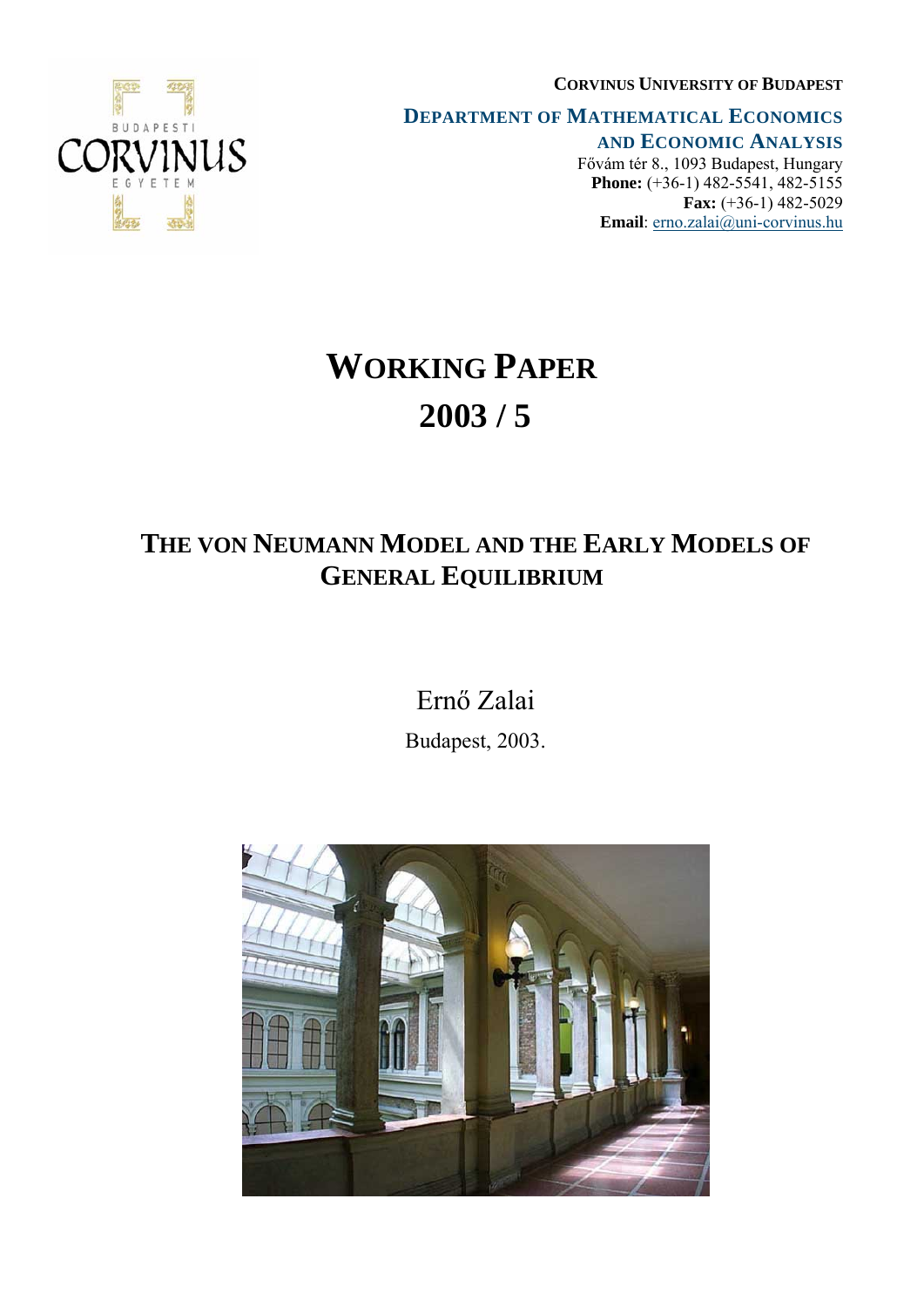### **THE VON NEUMANN MODEL AND THE EARLY MODELS OF GENERAL EQUILIBRIUM**

Ernő Zalai, BUESPA, Budapest $<sup>1</sup>$ </sup>

#### *1. Introduction*

 $\overline{a}$ 

John von Neumann was a versatile scholar, whose path breaking ideas have enriched various disciplines. He has also made contributions of great importance to economics, although his only paper that was directly concerned with economics was his article on balanced economic growth, presented first at a Princeton seminar in  $1932$ .<sup>2</sup> We hasten to add that his influence on the later development of economics became equally important through his ground-breaking work on game theory. He was the first to prove the existence of equilibrium for two-person zero-sum games in 1928, and their book (with Oskar Morgenstern) on game theory, published in 1944, was path-breaking in that field. Game theory, which studies the rules of rational human behaviour, is however an independent methodological discipline in itself and its domain is wider than economics.

Von Neumann's model of general equilibrium can be linked to some common and critical points of departure of different competing schools. Von Neumann's model was on the one hand a brilliant mathematical synthesis of the classical ideas concerned with the proportions required by economic equilibrium. It was on the other hand a forerunner of modern mathematical economics, which became fully developed only some decades later, under the influence of neoclassical economics. Von Neumann generalized and employed for the first time Brouwer's fixed-point theorem in the proof of existence of competitive equilibrium, and used an explicit and full duality approach and the linear activity description of technological choice.

Von Neumann's model addressed very deep economic issues and it is no surprise that it can be fitted into most economic schools, into the at times Procrustean bed of neoclassical, Marxian or neo-Ricardian theoretical frameworks. And it has often been done so, after a few years of a surprisingly chilly reception of his model. (It suffices to refer here to the famous dispute between Solow and Kaldor at the 1958 Corfu conference, in which Kaldor strongly refuted the claim that the model of von Neumann was the "neo-classical school in a new disguise". See Lutz and Hague, 1961, pp. 296-297).

If not for other reasons, but because of the aforementioned merits of the model, one may understand R. Weintraub's enthusiasm when he went as far as stating "von Neumann's paper is, in my view, the single most important article in mathematical economics" (Weintraub, 1983, p. 13). Weintraub's judgement is however not shared universally by economists. At a 1974 conference in Warsaw Koopmans, while praising the many novel methodological

<sup>&</sup>lt;sup>1</sup> A slightly revised version of the paper will be published in *Acta Oeconomica* in 2004. The author wishes to acknowledge the valuable comments given by P.G. Hare, H. Kurz, J. Móczár, T. Révész, A. Simonovits and J. Varga on earlier versions of the paper.

<sup>&</sup>lt;sup>2</sup> Published in German in 1937, titled as "Über ein ökonomisches Gleichungssystem und eine Verallgemeinerung des Brouwerschen Fixpunktsatzes" (On an economic system of equations and a generalization of Brouwer's fixpont theorem). The title of the English translation became "*A Model of General Equilibrium*" and was published only in 1945.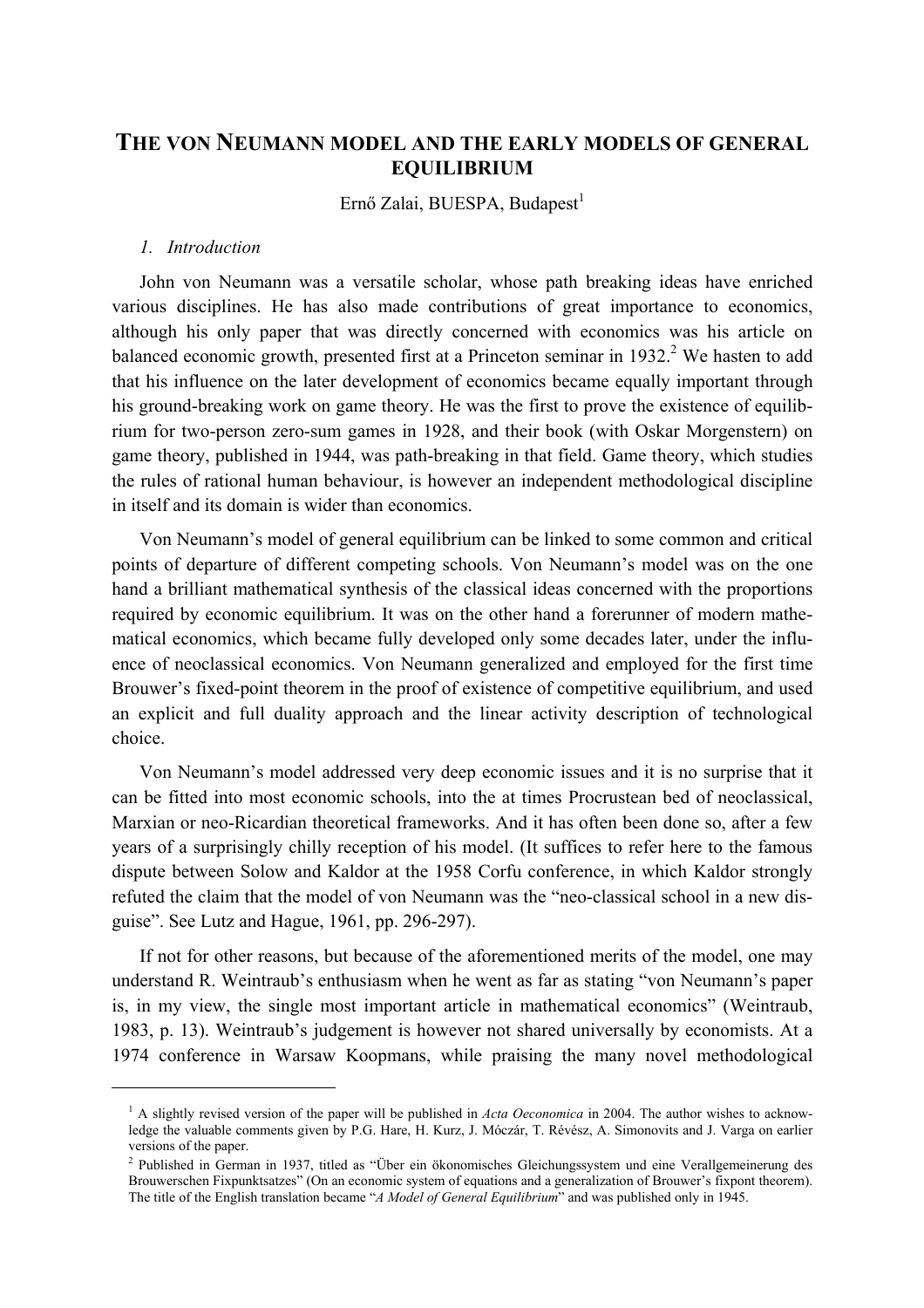aspects of the model, added "(t)he tremendous influence of von Neumann's paper demonstrates that contributions of great importance can be made in *a paper that is not very good economics*" (Koopmans, 1974, p. 3, emphasis added). Samuelson, who also seemed to share Koopmans' dry verdict, in his 1989 paper tried to downgrade the methodological importance of von Neumann's model as well. Nevertheless, he had to acknowledge that: "He darted briefly into our domain and it has never been the same since" (Samuelson, 1989, p. 121).

The appearance of von Neumann's model coincided with two important developments, which left lasting effects on the development of mathematical economics and explains partly its controversial reception too. One was the rise of quantitative economics<sup>3</sup> as an independent sub-discipline in the early 1930s. Another and strongly related development was the gradual expansion of the axiomatic, *a priori* modelling approach that resulted in a shift from '*ex ante*' to '*ex post*' modelling, to "a philosophy of model-building which was borrowed from Hilbert's metamathematics, to which von Neumann contributed substantially" (Punzo, 1989, p. 30). This change has gradually reached economics too, as Weintraub (1983, 1985) described very vividly. The number of mathematically trained and oriented economists has been steadily growing. They have brought into economics a radically changed perception of the subject matter and the methodology of mathematics ('Bourbakism came to mathematical economics', cf. Weintraub and Mirowski, 1994).

The adoption of the formal axiomatic approach and mathematical reasoning did accelerate the development of mathematical economics, but this progress incurred significant costs too. The focus of research had swiftly shifted from the applied (concrete) to the pure (abstract), to 'implicit theorising' (Leontief). The requirements of logical consistency and mathematical elegance gained power over empirical relevance. Mathematics, "because of the lack of sufficiently secure experimental base" (Debreu, 1991), became increasingly a tool of logical calculus, instead of providing means for making quantitative empirical predictions. Beyond the traditional ideological and methodological schisms, the economics profession became further divided by language (verbal vs. mathematical) and methodology (analytical-formalist vs. historical-social) as well.

Marshall, one of the founders of modern economics, was among the first who warned against the extensive and unjustified use of mathematics in economics, because it "might lead us astray in pursuit of intellectual toys, imaginary problems" (Pigou, 1925, p. 84, quoted by Ekelund and Hébert, 1997). Von Neumann was also very much aware of the dangers involved, not only in sciences dealing with real phenomena, such as economics, but for the development of mathematics itself. "As a mathematical discipline travels far from its empirical source, or still more … if it is indirectly inspired by ideas coming from 'reality', … it becomes more and more purely astheticizing, more and more purely l'art pour l'art" (Neumann, 1947, p. 234).

<sup>&</sup>lt;sup>3</sup> It has initially appeared under the name of econometrics, but later it became divided into three somewhat independent sub-disciplines: mathematical economics, operations research and econometrics. It is usually connected to the foundation of the *Econometric Society* (1930), and the journal of *Econometrica* (1933), although its roots can be traced back at least as far as to the book of Cournot (1838).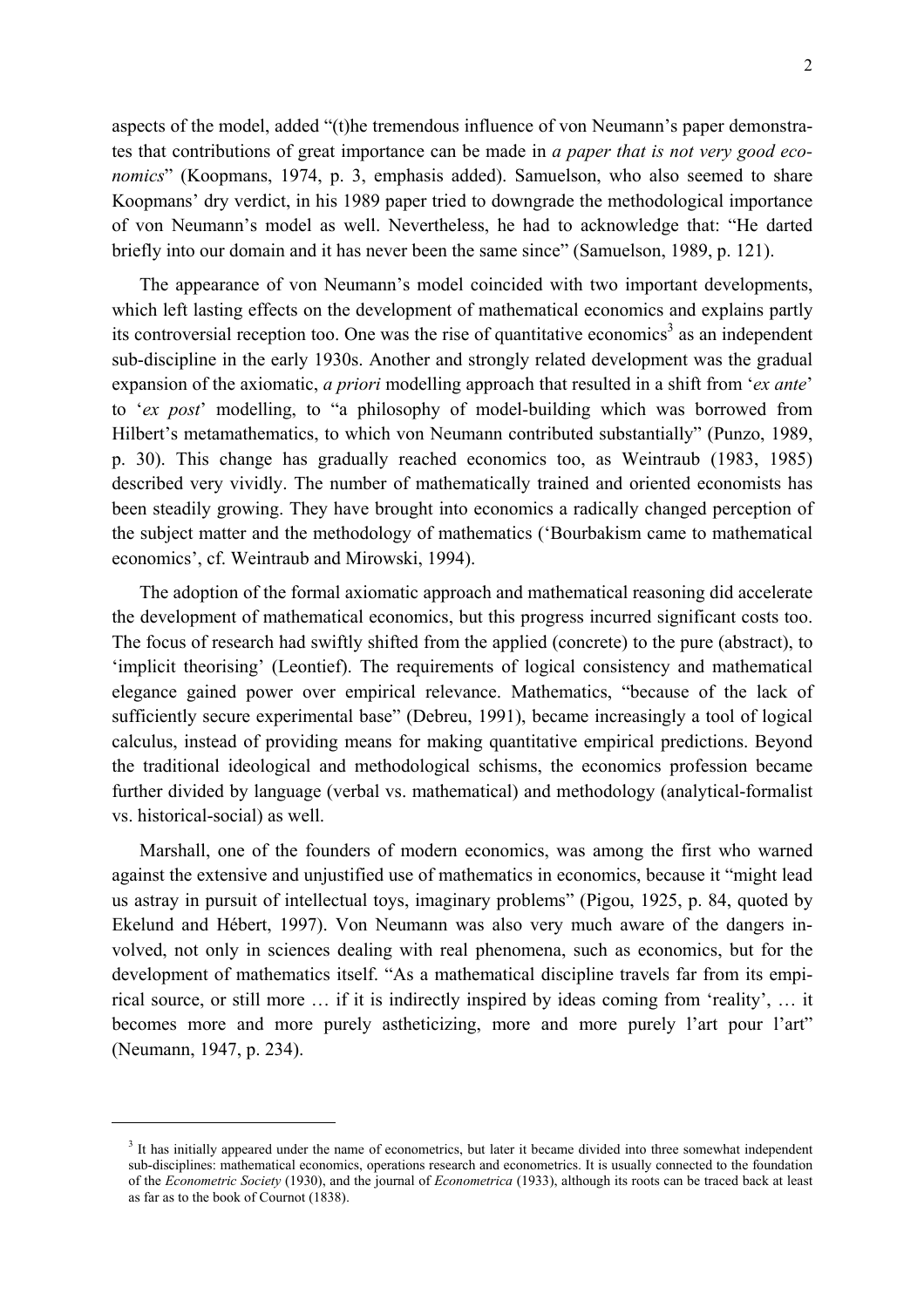Although the model of von Neumann was in many ways a prototype of the *a priori* (*ex ante*) models in economics, he often cautioned against the misuse of such models. Morgenstern (1976) recalls that von Neumann has repeatedly criticized economists for not using more appropriate mathematics and emphasized the need for more comprehensive mathematical tools than those borrowed from classical physics. It is perhaps not by accident that von Neumann did not continue his research on the abstract models of general equilibrium. Indeed, he did not just advocate the need for a new methodology, but, together with Morgenstern, set an excellent example for others to follow by their work on game theory, initiating a totally new discipline almost from scratch.

The paper is organised as follows. Section 2 reconstructs the way von Neumann set up his model. Section 3 contains notes on some salient aspects of the model and critically reviews some important attempts to generalise it. Some issues related to consumption, decomposability and uniqueness will be especially scrutinised. Although it is difficult to add much new to the vast literature, the author would like the reader to find some fresh ideas and new insights too in this appraisal nevertheless. The remaining sections are devoted to the most prominent models of general equilibrium that appeared before or roughly at the same time as von Neumann's paper. The static and stationary models of Walras, Cassel, Schlesinger and Wald, and Leontief will be revisited and compared with von Neumann's. The author hopes to demonstrate that none of them had any noticeable influence on von Neumann's model, which is genuinely distinct, ideologically free and methodologically very fresh and forward-looking. And that is all true despite the fact that the model can be viewed as a brilliant mathematical metaphor of some deep-rooted visions, pertaining to the core issues of commodity production.

#### *2. The von Neumann model of economic equilibrium*

Table 1 illustrates the key components and the basic accounting framework of the model. The rows  $(i = 1, 2, \ldots, n)$  refer to economic goods, the columns  $(j = 1, 2, \ldots, m)$  to economic processes. The table contains their lists and the amounts of the goods produced  $(Y_{ii})$  and used  $(X_{ii})$  in the various processes in some period of time. The last column contains the unit prices of the goods and the last row the levels of the processes (activities). The latter refers to the intensities of operation of the processes.

Von Neumann considers an economy, in which production takes place in uniform, discrete periods of time, with exchange only at the turn of such intervals. By this assumption, the output of a given period can only be used in the next period. Because of the assumption of uniform production periods, he has to assume that "processes of longer duration (have) to be broken down into single processes of unit duration introducing if necessary intermediate products as additional goods". He has also postulated that "capital goods are to be inserted on both sides of (the processes); wear and tear of capital goods is to be described by introducing different stages of wear as different goods, using a separate (process) for each of those". In this way, he had actually turned fixed capital into circulating capital and assumed that capital circulation took uniformly one period time. He thus did not have to face the problems caused by the proper measurement of capital tied up in production.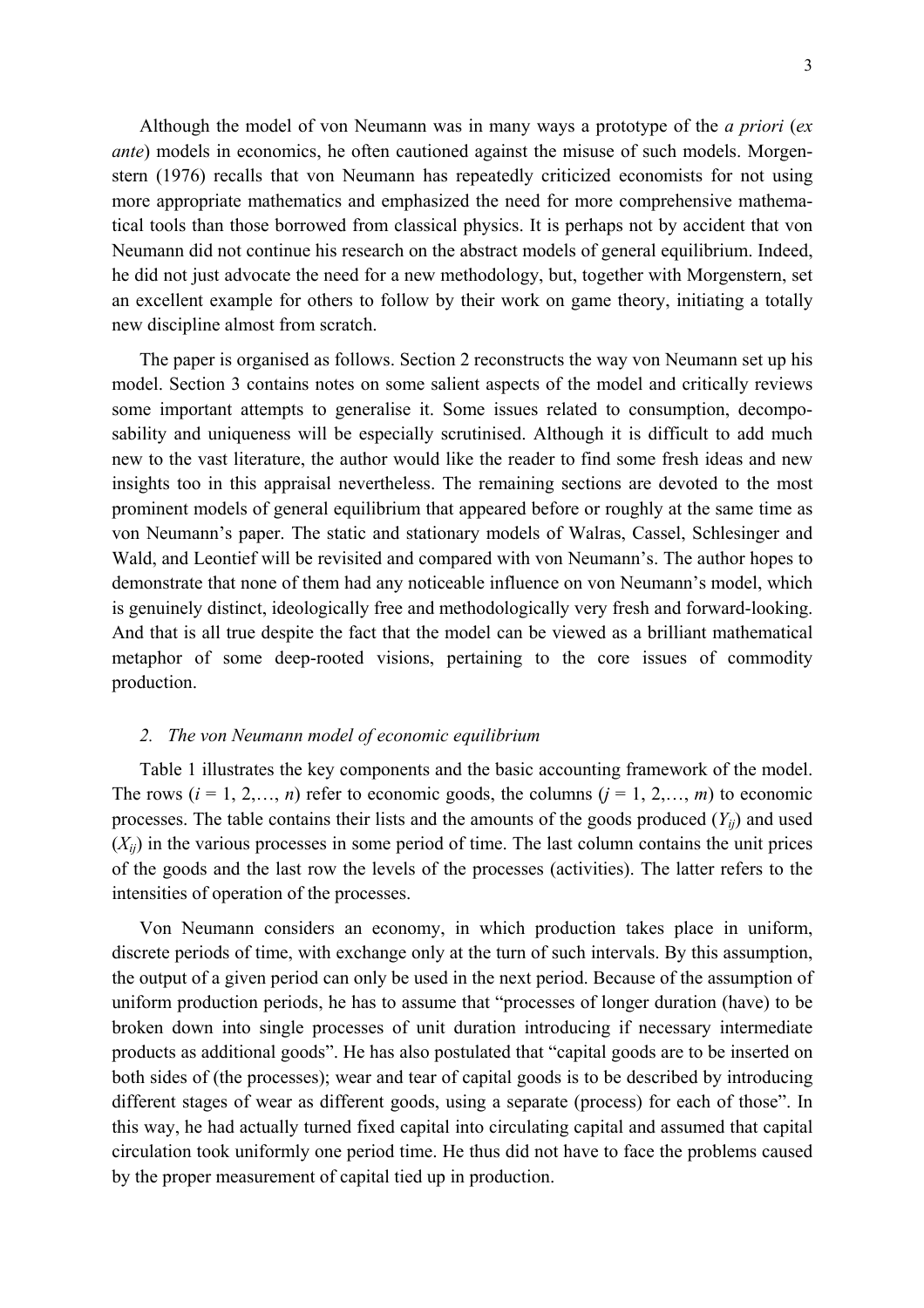|                 | Process 1            | Process 2                                 | $\cdots$                | Process $j$          | $\cdots$  | Process $m$          | Prices               |
|-----------------|----------------------|-------------------------------------------|-------------------------|----------------------|-----------|----------------------|----------------------|
| Good 1          |                      | $Y_{11} \vee X_{11}$ $Y_{12} \vee X_{12}$ | $\cdots$                | $Y_{1j} \vee X_{1j}$ | $\ddotsc$ | $Y_{1m} \vee X_{1m}$ | $p_1$                |
| Good 2          | $Y_{21} \vee X_{21}$ | $Y_{22} \vee X_{22}$                      | $\cdots$                | $Y_{2i} \vee X_{2i}$ | $\cdots$  | $Y_{2m} \vee X_{2m}$ | $p_2$                |
| $\vdots$        | $\vdots$             | $\frac{1}{2}$                             |                         | $\vdots$             |           | $\vdots$             | $\ddot{\phantom{a}}$ |
| Good i          | $Y_{i1} \vee X_{i1}$ | $Y_{i2} \vee X_{i2}$                      | $\ddotsc$               | $Y_{ij} \vee X_{ij}$ | $\ddotsc$ | $Y_{im} \vee X_{im}$ | $p_i$                |
| $\vdots$        | $\vdots$             | $\vdots$                                  |                         | $\vdots$             |           | $\ddot{\cdot}$       | $\bullet$            |
| Good $n$        | $Y_{n1} \vee X_{n1}$ | $Y_{n2} \vee X_{n2}$                      | $\cdots$                | $Y_{ni} \vee X_{ni}$ | $\ddotsc$ | $Y_{nm} \vee X_{nm}$ | $p_n$                |
| Activity levels | $x_1$                | $x_2$                                     | $\bullet\bullet\bullet$ | $\mathbf{x}_j$       | $\cdots$  | $X_{m}$              |                      |

Table 1. **The basic accounting framework (goods, activities, inputs and outputs) in the von Neumann model** 

Von Neumann assumes that *Xij*, the amount of good *i* consumed in activity *j*, contains not only the direct material inputs of production but also the consumption of labour (and their households) engaged in it. For the sake of simplicity he also presumes that the consumption of the households consists only of necessities of life, and "all income in excess of necessities of life will be reinvested", moreover, consumption patterns do not change over time and there is no technical progress. And a final assumption, "the natural factors of production, including labour, can be expanded in unlimited quantities". The rate of growth depends thus on 'manmade' factors of production only, i.e., on the rate of accumulation of capital goods.

With these assumptions von Neumann defines an abstract, quasi-stationary economy, in which there is no reason for the proportions of the production and prices to change, once a state of equilibrium has been reached. The equilibrium of a quasi-stationary economy is a steady state, in which every physical quantity (the activity levels, the production and the use of various goods) changes by the same constant rate  $(\lambda)$ . They increase, stagnate or decrease depending on the sign of  $\lambda$ .

In view of the rather stringent assumptions, von Neumann carefully avoided treating his model as a complete description of the working of a real economy, unlike some modern followers of general equilibrium theory. Quite to the contrary, he made clear that his model was a very abstract metaphor of a real economy, with the help of which one can shed light on some specific features of modern commodity production systems. He set out to analyze, first and foremost, the mutual dependence ('remarkable dual symmetry') of the rules guiding the selection of efficient (optimal) technologies on the one hand, and the determination of equilibrium prices (which make their use profitable) on the other, resulting from the circular nature of reproduction: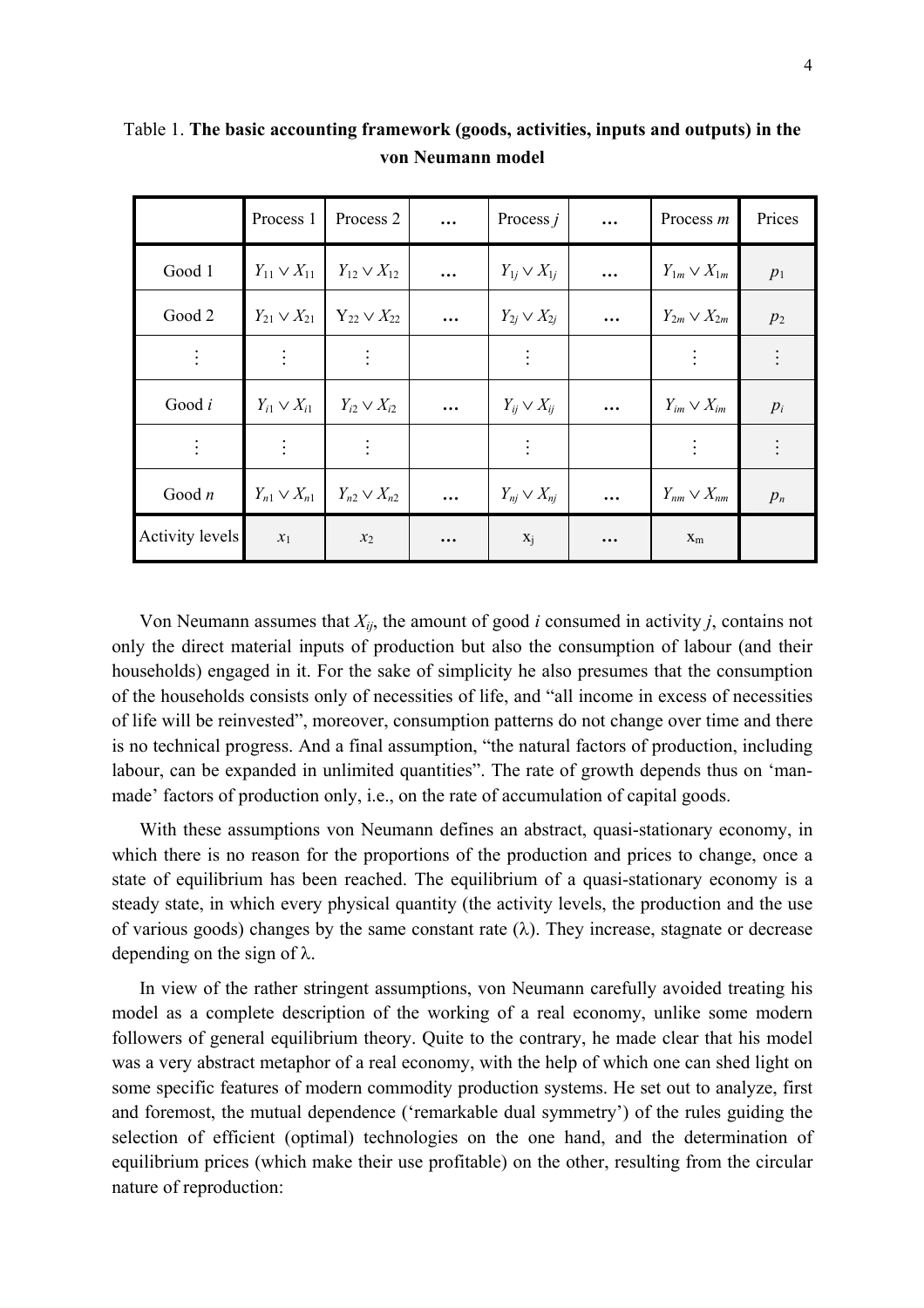"In order to be able to discuss (the mentioned properties of the economic system) quite freely we shall idealise other elements of the situation … Most of these idealisations are irrelevant, but this question will not be discussed here" (ibid. p. 1).

He was aware that economics is as yet not a well developed scientific discipline and therefore the use of stringent abstractions is unavoidable. It is worth quoting him at length on this subject:

"It is frequently said that economics is not penetrable by rigorous scientific analysis, because one can not experiment freely. … Experimentation is a convenient tool, but large bodies of science have been developed without it. … What seems to be essentially difficult in economics is the definition of categories. … it is always the conceptual area that the lack of exactness lies. … Now all science started like this, and economics, as a science, is only a few hundred years old. The natural sciences were more than a millennium old when the first really important progress was made. … methods in economic science are not worse than they were in other fields. But we will still require a great deal of research to develop the essential concepts – the really usable ideas." (Neumann, 1955, in Bródy, Vámos, 1995, p. 639)

Let us now formulate, based on the above assumptions, the conditions of balanced supply and demand, using equations as his predecessors, following the classical "*ex post*" modelling approach:

$$
Y_{i1} + Y_{i2} + \ldots + Y_{im} = (1+\lambda) \cdot (X_{i1} + X_{i2} + \ldots + X_{im}), \qquad i = 1, 2, \ldots, n. \tag{1}
$$

The equilibrium prices  $(p_i, i = 1, 2, \ldots, n)$  of such an economy must yield the same  $(\pi)$  rate of return (interest, as von Neumann called it) on capital in every activity used. The prices (as a matter of fact, only price ratios) can thus be defined by the following set of equations:

$$
p_1 \cdot Y_{1j} + p_2 \cdot Y_{2j} + \ldots + p_n \cdot Y_{nj} = (1+\pi) \cdot (p_1 \cdot X_{1j} + p_2 \cdot X_{2j} + \ldots + p_n \cdot X_{nj}), \qquad j = 1, 2, \ldots, m. \tag{2}
$$

By dividing each equation by the level of the corresponding activity  $(x_i)$  and assuming constant output  $(b_{ij} = Y_{ij}/x_j)$  and input  $(a_{ij} = X_{ij}/x_j)$  coefficients (constant returns to scale), the equilibrium conditions can be rewritten into the following symmetric, dual forms:

$$
b_{i1}x_1 + b_{i2}x_2 + \ldots + b_{im}x_m = (1+\lambda)\cdot(a_{i1}x_1 + a_{i2}x_2 + \ldots + a_{im}x_m), \qquad i = 1, 2, \ldots, n,
$$
 (3)

$$
p_1 \cdot b_{1j} + p_2 \cdot b_{2j} + \ldots + p_n \cdot b_{nj} = (1 + \pi) \cdot (p_1 \cdot a_{1j} + p_2 \cdot a_{2j} + \ldots + p_n \cdot a_{nj}), \qquad j = 1, 2, \ldots, m. \tag{4}
$$

As far as the economic content is concerned, there is nothing novel in the above description of the conditions of equilibrium of an economy, its origins can clearly be traced back to the classical economists. Champernowne (1945) first asserted the classical origin of the model in his paper accompanying the English publication of von Neumann's paper. A typical example of a similar quasi-stationary economic model is Marx's scheme of simple and extended reproduction, which in turn was inspired by the work of Quesnay. Sraffa (1960) has also used a similar model to analyse some features of long-term equilibrium prices. He has defined a "self-reproducing standard system", in which production expands at an equiproportional rate of growth, but that was not meant to be a model of actual production. (See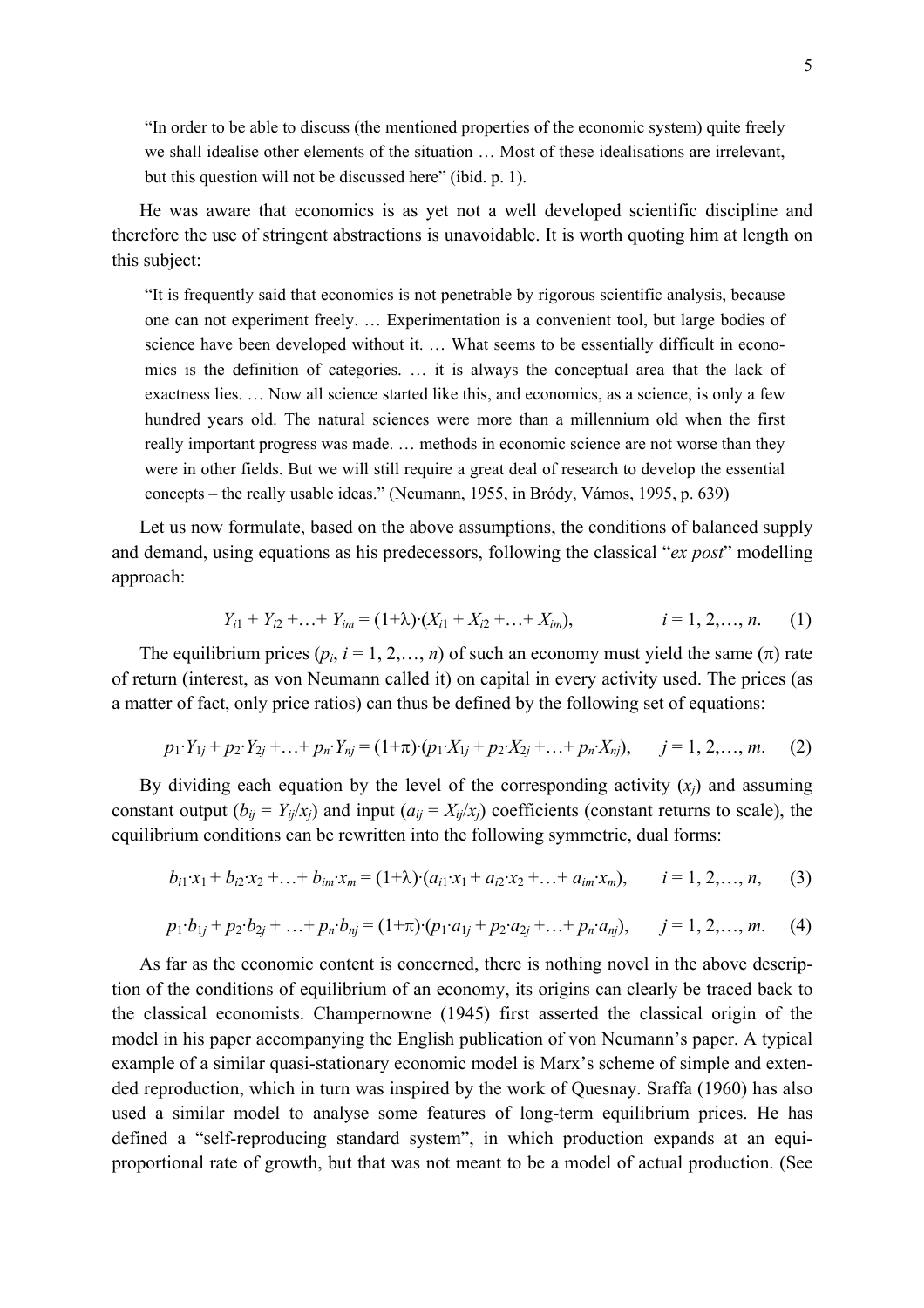Kurz and Salvadori, 2001 for a comparison of the models of Sraffa and von Neumann and also for further references.)

This fact may explain the puzzling remark of von Neumann: "(i)t is obvious to what kind of theoretical models the above assumptions correspond "(ibid. p. 2).<sup>4</sup> What was novel in von Neumann's approach was the precise mathematical reformulation of the classical concept for the case of joint production and choice of techniques, and the proof of existence of an equilibrium solution. Namely, unlike in other models of general equilibrium of his time, von Neumann took joint production (activities may produce several goods together) and technological choice (the same commodity may be produced by several activities) explicitly into account in his model.

The above circumstances imply that the equation system (3) and (4) will be irregular (they will as a rule have much more variables than equations) and therefore the traditional method of counting equations can not be used. One can not assume, in general, that there exists a structure of production (**x**) for which goods are produced (**Bx**) and used (**Ax**) in the same proportions. Nor can one expect, in general, to find a price system for which the ratios of revenues (**pB**) and costs (**pA**) will be the same for each process. The systems of equation (3) and (4) may thus not have solutions at all. But even if they do, some variables may assume negative values, which would normally violate their economic content. To be more precise, one can not accept negative values for the activity levels or the prices if one assumes the irreversibility of the activities and free disposal. Indeed, von Neumann did implicitly adopt these assumptions by restricting the values of the activity levels and prices to be nonnegative.

In order to solve the problem, von Neumann relaxed the equilibrium conditions. On the one hand, he introduced the possibility of excess supply of some goods and on the other hand, extra costs for some processes. In order to stay in line with the rule of supply and demand, von Neumann had to complement the above assumptions with two rules. Namely, any commodity in excess supply will be a free good and hence its price zero (the Rule of Free Goods), and the activities that do not yield the maximum rate of return will not be used in equilibrium (the Rule of Idle Activities).

Therefore, equilibrium conditions should be formulated as a complementarity problem and use the following system instead of equations (3) and (4):

$$
\sum_{j} b_{ij} x_j \ge (1+\lambda) \sum_{j} a_{ij} x_j, \qquad i=1,2,\ldots,n. \tag{5a}
$$

$$
p_i \sum_j b_{ij} x_j = (1+\lambda) \cdot p_i \cdot \sum_j a_{ij} x_j, \qquad i = 1, 2, \dots, n,
$$
 (5c)

$$
\sum_{i} p_i \cdot b_{ij} \le (1+\pi) \cdot \sum_{i} p_i \cdot a_{ij}, \qquad j=1,2,\ldots,m. \tag{6a}
$$

$$
x_j \sum_i p_i b_{ij} = (1+\pi) \cdot x_j \cdot \sum_i p_i \cdot a_{ij}, \qquad j = 1, 2, \dots, m,
$$
 (6c)

<sup>&</sup>lt;sup>4</sup> Von Neumann did not reveal the origins of his model. On the alternative interpretations of the von Neumann model see Kurz and Salvadori (1995, esp. pp. 407-414). We will also come back to this issue at the end of this paper.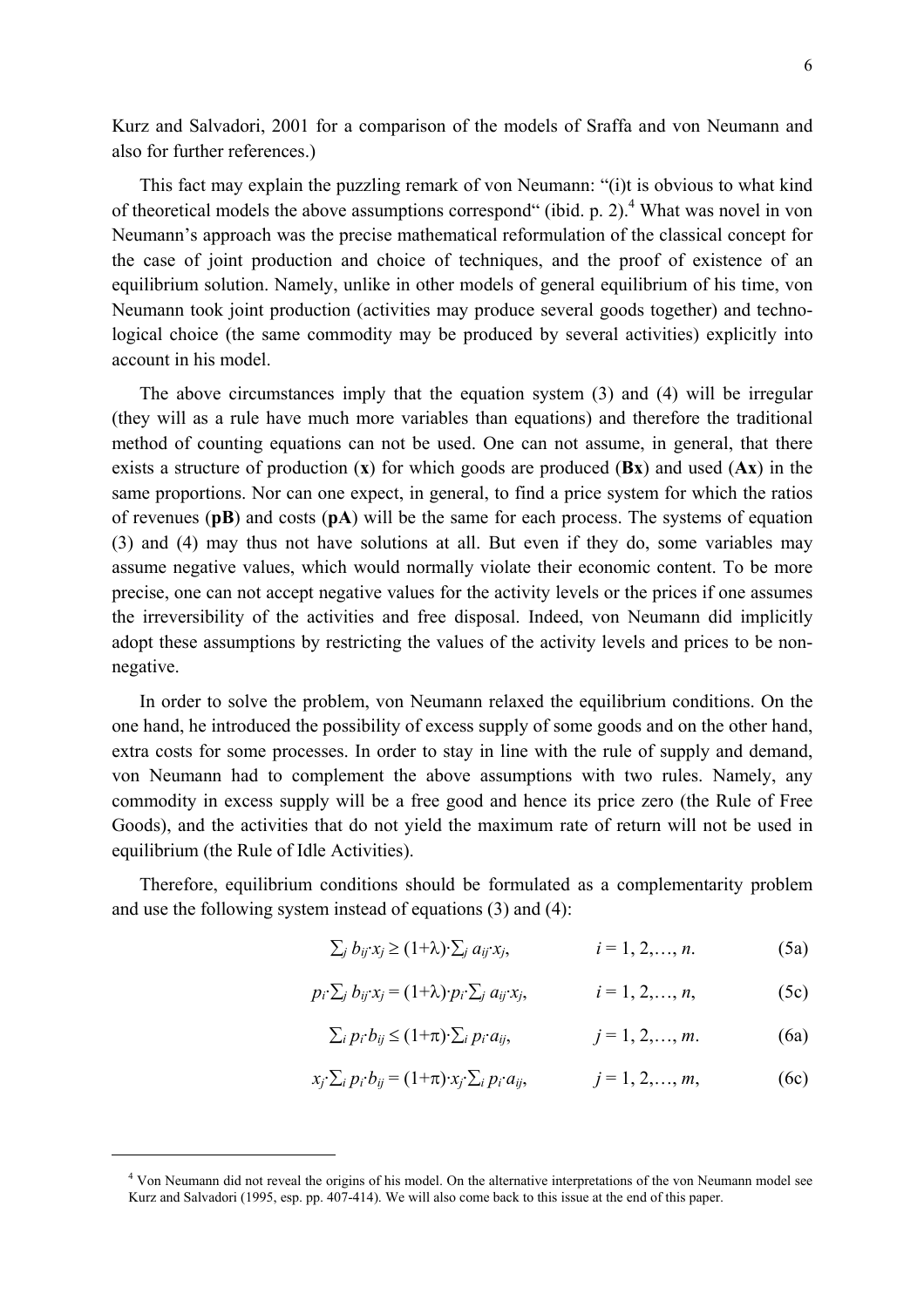Von Neumann was not the first to use complementary slackness conditions, which has become a standard tool in equilibrium models. In a different context Zeuthen (1933) and Schlesinger (1935) had also suggested the use of the Rule of Free Goods in order to avoid the negative prices in the Cassel model. But Von Neumann was the first to formulate duality and complementary slackness conditions in a symmetric, full-fledged manner.

As can be seen, the equilibrium conditions determine only the relative sizes (proportions) of the variables  $x_i$  and  $p_i$ . If some values of x and p satisfy the above system, then  $s \cdot x_i$  and  $v \cdot p_i$ will also satisfy it, as long as *s* and *v* are positive scalars. The trivial solutions (no production at all, or nothing but free goods) have no economic relevance, so they can be ruled out at the outset. One can thus set the activity and price levels in any meaningful way. Von Neumann did it by setting their sums equal to one  $(\sum_i x_i = \sum_i p_i = 1)$ , that is, restricting their domain to the so-called standard (unit) simplex.

Observe that by multiplying both sides of inequalities (5a) and (6a) with the corresponding (complementing)  $p_i$  and  $x_j$  variables, respectively and taking their sum, one can derive the following series of inequalities:

$$
(1+\lambda)\cdot \sum_{ij} p_i \cdot a_{ij} \cdot x_j \leq \sum_{ij} p_i \cdot b_{ij} \cdot x_j \leq (1+\pi)\cdot \sum_{ij} p_i \cdot a_{ij} \cdot x_j. \tag{7}
$$

There are two important conclusions that follow from the above inequalities. First*,* if the value of total output  $(\sum_{ij} p_i \cdot b_{ij} \cdot x_j)$  is positive, as required from any meaningful solution, then  $\lambda$  $=\pi$ , i.e. the equilibrium rate of growth and interest (return on capital) will be equal. Second, if in turn  $\lambda = \pi$ , then the complementary slackness conditions will be automatically met by the solutions of (5a) and (6a). Von Neumann postulated that  $a_{ii}$ ,  $b_{ii} \ge 0$  and  $a_{ii} + b_{ii} > 0$  for all *i* and *j*, that is, each commodity takes part in every activity either as input and/or output.

The above assumption guarantees that the value of total output will be positive in the case of any feasible (primal) solution and therefore the equilibrium rates of growth and interest will be equal and uniquely determined by the coefficients of the model. The same conditions imply also, as indicated above, the fulfilment of the complementary slackness conditions. One can thus leave equation (5c) and (6c) out of the final form of the model and simplify it further by introducing a common factor of growth and interest ( $\alpha = 1 + \lambda = 1 + \pi$ ).

$$
\mathbf{x}, \mathbf{p} \ge \mathbf{0}, \alpha > 0,\tag{8a}
$$

$$
1\mathbf{x} = \mathbf{p1} = 1,\tag{8b}
$$

$$
\mathbf{B}\mathbf{x} \ge \alpha \mathbf{A}\mathbf{x},\tag{8c}
$$

$$
pB \le \alpha pA, \tag{8d}
$$

where (for shorthand we switched to matrix-vector notation)  $\mathbf{x} = (x_i)$ ,  $\mathbf{p} = (p_i)$ ,  $\mathbf{B} = (b_{ii})$ ,  $\mathbf{A} =$  $(a_{ii})$  and 1 is a (summation) vector, the elements of which are all equal to 1. Von Neumann provided a rigorous proof showing the existence of a solution of the above system.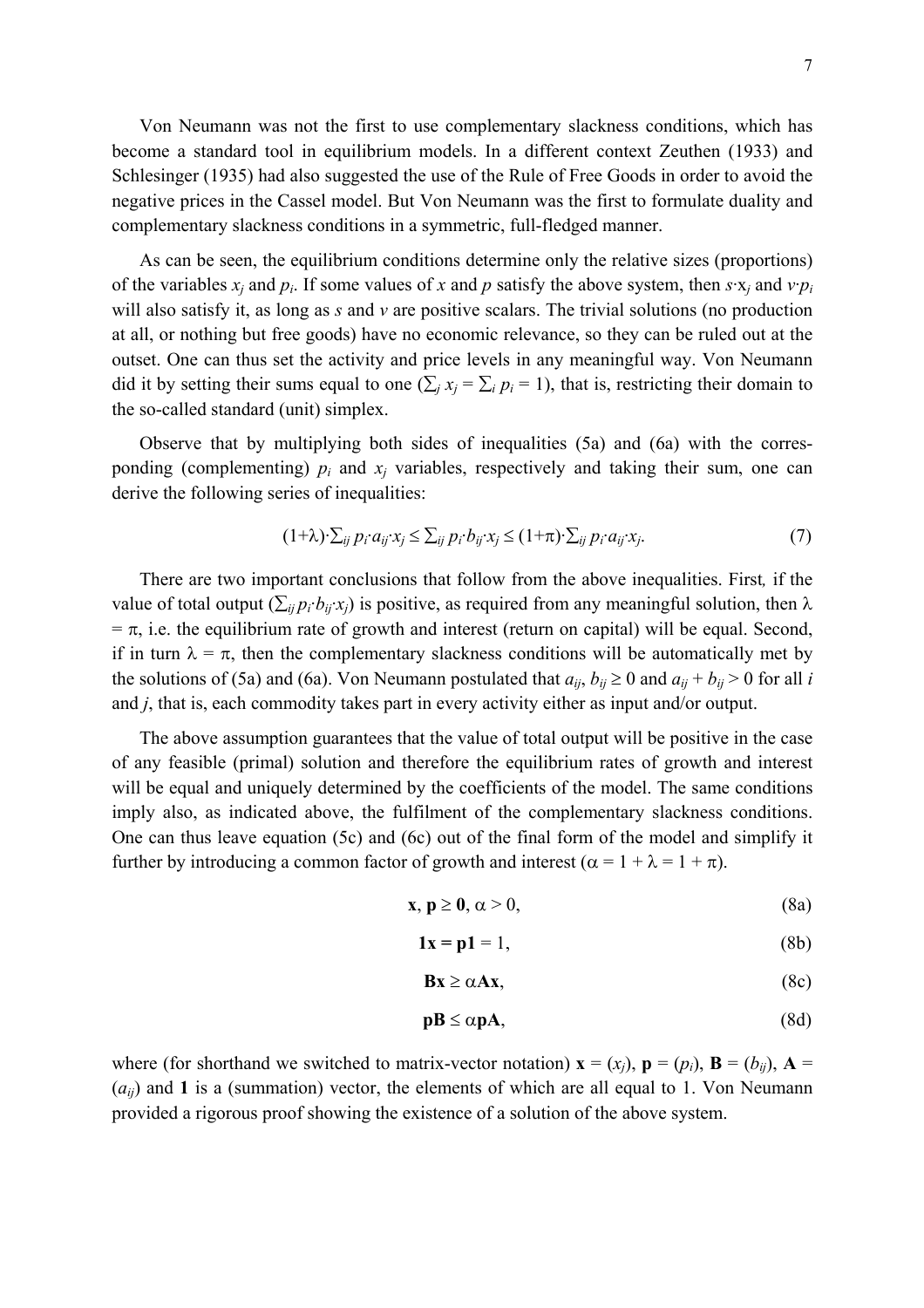#### *3. Some notes on the properties and generalizations of the von Neumann model*

3.1. The uniqueness of the equilibrium in terms of the rate of growth and interest was crucial for von Neumann for at least two reasons. First, it made the duality of the two (quantity and value) sides of the model complete. The common equilibrium rate is the highest possible uniform rate of growth, on the one hand, and the smallest possible equilibrium rate of interest, on the other. In other words

$$
\lambda^* = \alpha - 1 = \max \{ \lambda : \exists \mathbf{x} \ge \mathbf{0}, \mathbf{1}\mathbf{x} = 1, \mathbf{B}\mathbf{x} \ge (1 + \lambda)\mathbf{A}\mathbf{x} \},\tag{9a}
$$

$$
\pi^* = \alpha - 1 = \min \{ \pi : \exists \ p \ge 0, \ p1 = 1, \ pB \le (1 + \pi)pA \}.
$$
 (9b)

Second, this equality established the crucial mathematical link between the existence of equilibrium in the model of balanced growth and that of the two-person, zero sum games. Von Neumann used the same minimax (saddle point) approach in both cases, based on the generalization of Brouwer's fixed-point theorem.<sup>5</sup>

3.2. The equilibrium conditions in the growth model are, as von Neumann pointed out, the necessary conditions for a minimax solution (saddle point) of the following function:

$$
F(\mathbf{x}, \mathbf{p}) = F(x_1, x_2, \dots, x_m; p_1, p_2, \dots, p_n) = \sum_{ij} p_i \cdot b_{ij} x_j / \sum_{ij} p_i \cdot a_{ij} x_j,
$$
(10)

where the denominator, the total value of the inputs, is assumed to be positive. Function *F* can be called the *profit function*, since its value at (**x**, **p**) determines the profit factor.

It is easy to show that  $(\alpha^*, x^*, p^*)$  is an equilibrium solution of the von Neumann model if and only if  $F(\mathbf{x}^*, \mathbf{p})$  reaches its minimum in **p** at  $\mathbf{p}^*$ , and  $F(\mathbf{x}, \mathbf{p}^*)$  reaches its maximum in **x** at  $\mathbf{x}^*$ , where the value of  $F(\mathbf{x}^*, \mathbf{p}^*)$  is equal to  $\alpha^*$ , that is,

$$
F(\mathbf{x}, \mathbf{p}^*) \le F(\mathbf{x}^*, \mathbf{p}^*) \le F(\mathbf{x}^*, \mathbf{p}).\tag{11}
$$

3.3. Von Neumann has called attention to an interesting formal analogy that exists between economic phenomena and thermodynamics. Namely, the role of the profit function "appears to be similar to that of thermodynamic potentials", and he conjectured that "the similarity will persist in its full phenomenological generality (independently from our restrictive idealisations)" (ibid. p. 1).

Thermodynamics and physics, in general, have significantly influenced the development of the methodology of economics. The founders of modern neoclassical analysis, Hicks (1939) and Samuelson (1947) borrowed, for example, the basic tools of their mathematical analysis from classical thermodynamics. Georgescu-Roegen (1971) devoted a whole book to illustrate similarities between economics and thermodynamics. More recently Bródy (1989) has revisited von Neumann's conjecture and offered a potential explanation of its deeper meaning (see also Bródy, Martinás and Sajó, 1985, and Martinás, 2000).

 $<sup>5</sup>$  Kakutani (1941) had provided later a more general theorem with much shorter proof that became the standard reference</sup> in the existence proofs of general equilibrium. As a matter of interest, Kakutani did not know von Neumann's theorem when he prepared the first draft of his paper. He consulted nevertheless often with von Neumann as he was finalizing his paper for publication at Princeton (cf. Weintraub, 1983).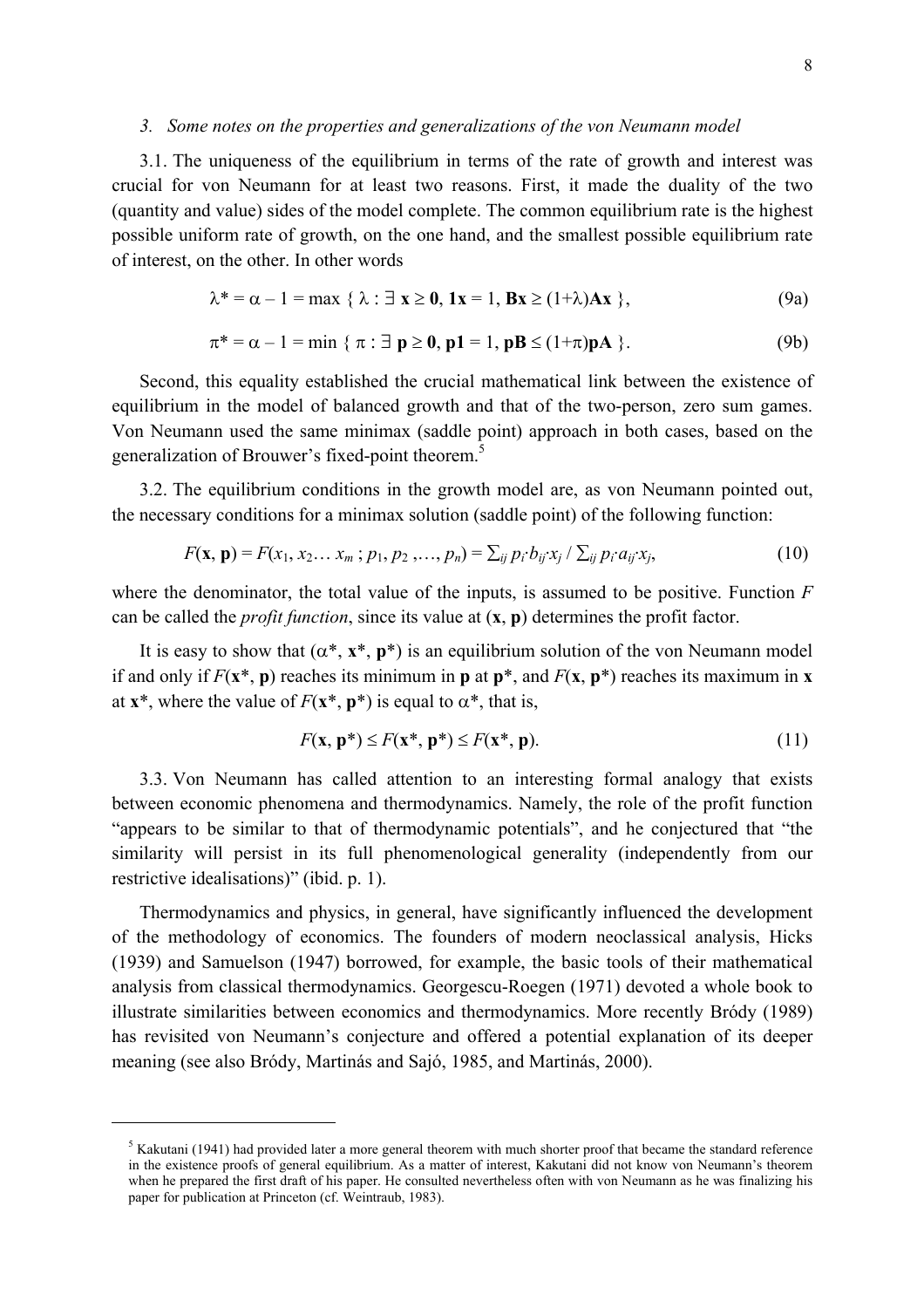3.4. The uniqueness of the equilibrium rate of growth is of special interest because it means that it is the *maximal* rate of expansion allowed by the input-output coefficients. The unique path of steady state growth, called *the von Neumann-path*, exhibits an interesting property that was first pointed out by Dorfman, Samuelson and Solow (1959) and called aptly a *turnpike* (express highway) property. Several turnpike theorems have followed. They prove in essence that optimal growth paths, even if they start and terminate outside of the von Neumann-path, will run near to or on the Neumann-path most of the time, provided that the time horizon is long enough (see the review article of Koopmans, 1964, for references).

3.5. The assumption  $a_{ii} + b_{ii} > 0$  guaranteed for von Neumann the existence and uniqueness of the common equilibrium rate of growth and interest. It is however a rather strong assumption that can not be defended on economic grounds. Kemeny, Morgenstern and Thompson (1956) have replaced it by much weaker postulates. At the same time they have simplified the existence proof without invoking a fixed-point theorem. The KMT conditions are as follows:

$$
\sum_{j} b_{ij} > 0 \text{ for all } i \text{ and } \sum_{i} a_{ij} > 0 \text{ for all } j,
$$
\n(12)

which state that each good is reproducible and that each process requires (directly) at least one product as input (either in production or in consumption).

Both postulates are quite natural assumptions. Von Neumann himself, as a matter of fact, adopted the first one, when he excluded the natural factors of production from his model. One needs the second one for exactly the same reason, to ensure that the rates of growth and interest remain finite despite the absence of exogenous resource constraints. (Incidentally, allowing for not only direct but indirect requirements too, one can further relax this assumption.) The above assumptions, however, do not guarantee that the total value of production will be positive (and the rates of growth and interest equal). As a consequence of this modification, the positivity of the value of total output ( $\sum_{ij} p_i \cdot b_{ij} x_j > 0$ ) had to be added to the equilibrium conditions, as a special requirement, in order to make the solutions economically meaningful and also to secure the equality of the two factors. We will refer to the resulting variant of the von Neumann model as the *KMT model*.

The same authors have also shown that under the revised conditions the equilibrium factor of growth and interest is no longer necessarily unique, that the number of possible values of factors is finite and can not exceed the minimum of the number of activities and the number of goods. Multiple solutions can exist if the model-economy is *decomposable*, meaning that some groups of activities can be operated without using goods that can be produced only by activities not belonging to that group.

3.6. The above uniqueness, as pointed out earlier, was crucial for von Neumann. He made that point clear as he commented on his assumption that  $a_{ij} + b_{ij} > 0$ : "it must be imposed in order to assure uniqueness of  $\alpha$ ,  $\beta$  (1+ $\lambda$  and 1+ $\pi$  in our notation) as otherwise *W* (the system) might break up into disconnected parts" (ibid. p. 3). This quote reveals also that he knew exactly that with his assumption he actually ensured the indecomposability of the economy. Gale (1960) has therefore suggested relaxing von Neumann's original assumption by simply postulating that all goods must be produced in any solution that fulfils the balance conditions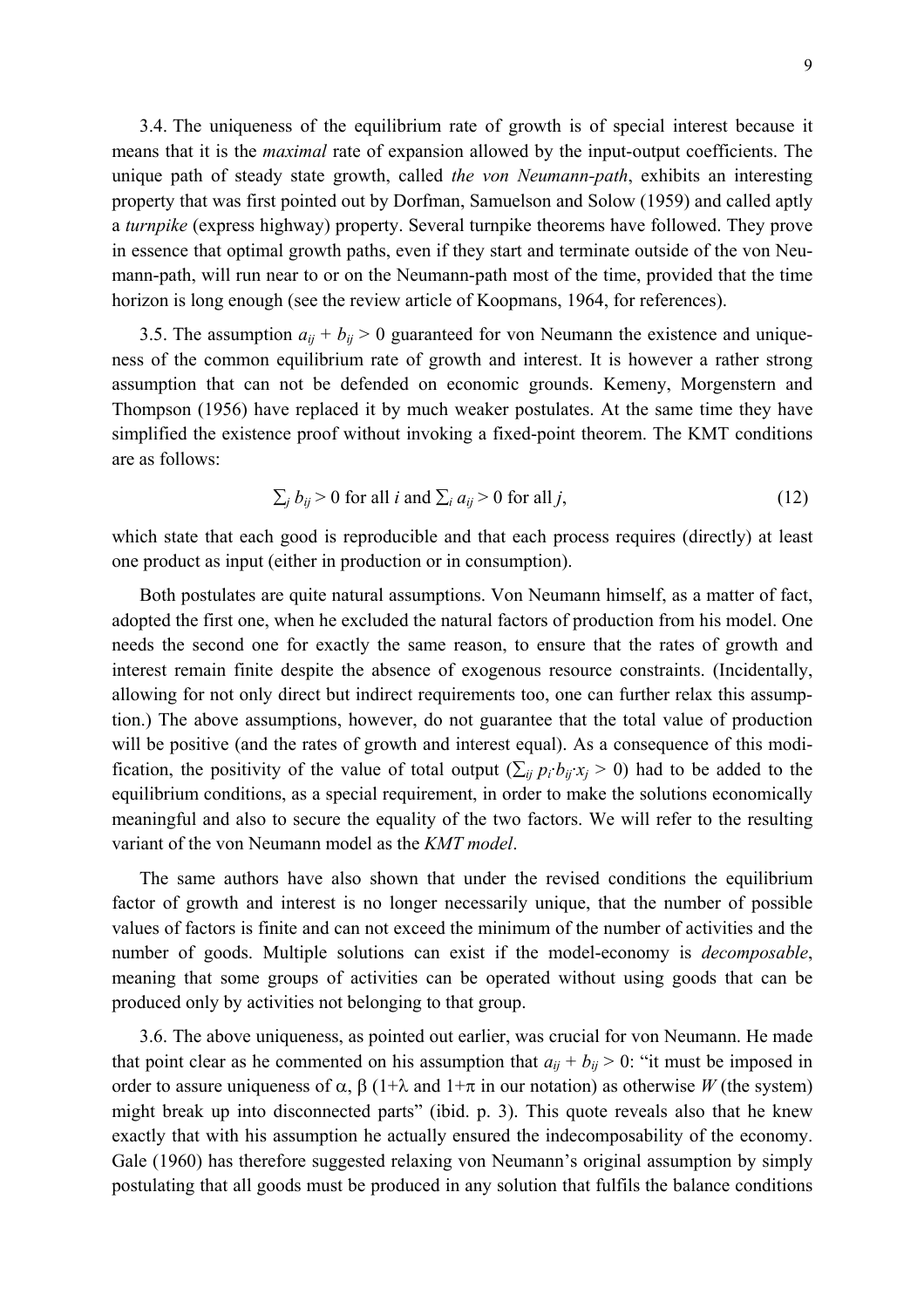given by (5a). This is however the consequence rather than the proper definition of the indecomposability of an economic system given by constant input and output coefficients. Móczár (1995) provided a proper structural characterization of (in)decomposability, in terms of the input and output coefficient matrices of von Neumann.

A wide range of literature has been devoted to the consequences of decomposability in models of the von Neumann type. The mathematical properties of multiple solutions have been fully explored by several authors. The comprehensive characterizations given by Morishima (1971) and Bromek (1974a) deserve special attention. From a mathematical point of view the investigations are interesting, but the economic relevance of multiple equilibrium solutions, in terms of the rate of growth and interest, is in our opinion, to say the least, doubtful (we will come back to this issue later).

3.7. The only point that brought von Neumann closer to the neoclassical rather than the classical terminology is his usage of the term of interest instead of profit. He viewed profit, like most neoclassical economists, as an excess income above normal costs (including interest on capital), which the classical economists called 'extra-profit'. This can be distilled from the passage in which von Neumann comments on the conditions of equilibrium: "in equilibrium no profit can be made on any process … else prices or the rate of interest would rise – it is clear how this abstraction is to be understood" (ibid. p. 3). This puzzling remark, typical of von Neumann, suggests that he must have assumed that in an economy "without monetary complications" the equilibrium rate of interest would be equal to the uniform rate of surplus or 'profit', using the latter term in its classical meaning.

Following von Neumann's instruction, consumption can be explicitly introduced in the model<sup>6</sup> by decomposing the inputs  $\mathbf{A} = (a_{ij})$  into uses in production  $\mathbf{R} = (r_{ij})$  and in consumption  $(c_{ij})$ , where  $a_{ij} = r_{ij} + c_{ij}$ . The cost of necessary consumption  $(w_i = \sum_i p_i \cdot c_{ij})$  can be interpreted as the unit wage cost because the cost of consumption enters the definition of prices in its place (material cost  $+$  cost of consumption  $+$  plus interest). What else could it represent anyway? Classical economists have also frequently used this simplifying solution, assuming that workers spend all their income on consumption. With this in mind, one can rightly replace interest with the classical notion of *profit*, whereby the equilibrium prices become the well-known *prices of production*, used by classical economists.

3.8. Morishima (1964) related consumption to the amount of labour used. He defined the consumption coefficients as  $c_{ij} = c_i \cdot m_j$ , where  $c_i$  is the amount of good *i* required for the reproduction of one hour labour and  $m_j$  is the number of hours employed in activity  $j$ , operated at unit level of intensity. With matrix notation: **C** = **c**◦**m**, where symbol '**a**◦**b**' denotes the outer product of vectors **a** and **b**. The hourly wage rate is thus  $w = \mathbf{pc} = \sum_i p_i c_i$ , the total number of hours employed in the economy as a whole is  $L = mx = \sum_j m_j \cdot x_j$  and the total wage bill  $w \cdot L = (\mathbf{pc})(\mathbf{mx}) = \mathbf{p}(\mathbf{c} \cdot \mathbf{m})\mathbf{x} = \sum_{ij} p_i c_{ij} x_j$ . The equilibrium conditions in Morishima's explication (concretion) of the von Neumann model take thus the following form:

$$
\mathbf{x}, \mathbf{p} \ge \mathbf{0}, \alpha > 0,\tag{13a}
$$

 $<sup>6</sup>$  See the review article of Bauer (1974) on the various possibilities offered in the literature.</sup>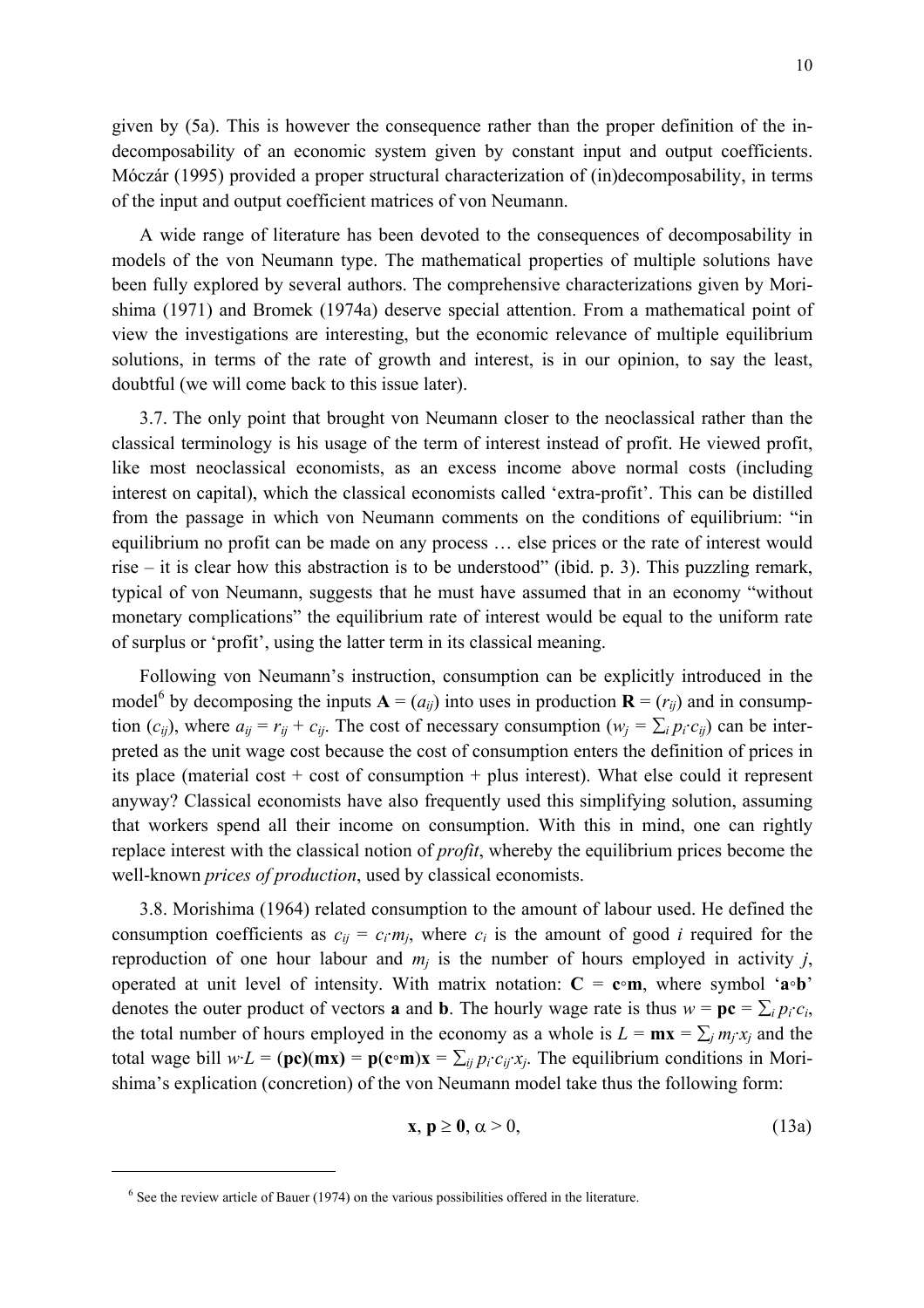$$
1\mathbf{x} = \mathbf{p1} = 1,\tag{13b}
$$

$$
\mathbf{B}\mathbf{x} \ge \alpha(\mathbf{R} + \mathbf{c} \cdot \mathbf{m})\mathbf{x},\tag{13c}
$$

$$
\mathbf{pB} \le \alpha \mathbf{p}(\mathbf{R} + \mathbf{c}^{\circ} \mathbf{m}),\tag{13d}
$$

$$
pBx > 0. \tag{13e}
$$

Such a generalization of the von Neumann model (by making its specification more concrete) is perfectly legitimate, as long as one assumes that *labour power is homogeneous* and *indispensable*. This latter assumption means that reproduction can not take place at any positive level without using labour power. It can be postulated as follows:  $\sum_j m_j \cdot x_j > 0$ , for all  $x_i \ge 0$  such that there exists  $\alpha > 0$ , at which conditions (5a) are fulfilled in such a way that at least one good is produced.

It has been shown that for certain magnitudes of exogenously given consumption coefficients the KMT model may not have such a solution, in which the price of some 'necessities of life', that is the wage rate is positive. It has also been shown that some or all consumption coefficients could be increased in such cases without decreasing the rate of interest or growth. What is perhaps even more important, Bromek (1974b) has shown that the common equilibrium rate of growth and interest must be the highest possible rate of expansion, whenever a positive wage can be associated with it.

3.9. This last observation is crucial and must hold for more general models too, if wages are defined as the cost of a given basket of wage goods. In such an interpretation and the corresponding extensions of the von Neumann model, one can thus re-establish von Neumann's assertion that the equilibrium rates of growth and interest are equal and uniquely determined. One can in fact do it using a requirement that is somewhat weaker and more plausible than indecomposability. One simply augments the definition of equilibrium with requiring the positivity of the total value of consumption,  $\sum_{ij} p_i \cdot c_{ij} \cdot x_j > 0$  instead of the total value of production,  $\sum_{ij} p_i \cdot b_{ij} \cdot x_j > 0$  as Kemeny, Morgenstern and Thompson did. Note that this latter constraint of ours implies the KMT one, which is not necessarily the case the other way around, as noted above.

Any economist should *ab ovo* exclude solutions in which the value of consumption is nil. In a model of long-term economic equilibrium, in which the consumption coefficients are given exogenously, in fact arbitrarily, one can not justify such a situation on sound economic grounds. Such a situation could not be sustained for any period of time. They are mathematical artefacts, totally irrelevant from the point of view of an economist. Von Neumann was thus completely right in our view to postulate that the common equilibrium rate of growth and interest is unique and maximal, although he failed to provide a convincing argument for that. There is, however, one problem with that assumption. Namely, there is no easy way to guarantee that the equilibrium solution will be a saddle-point. This may disappoint some followers of von Neumann.

3.10. Let us now introduce a scalar *variable* to measure the *level* of (necessary) consumption and denote it by γ. The simplest way to let the level of consumption vary is to treat its structure constant. In such a case the *cij* (per activity level) consumption coefficients can be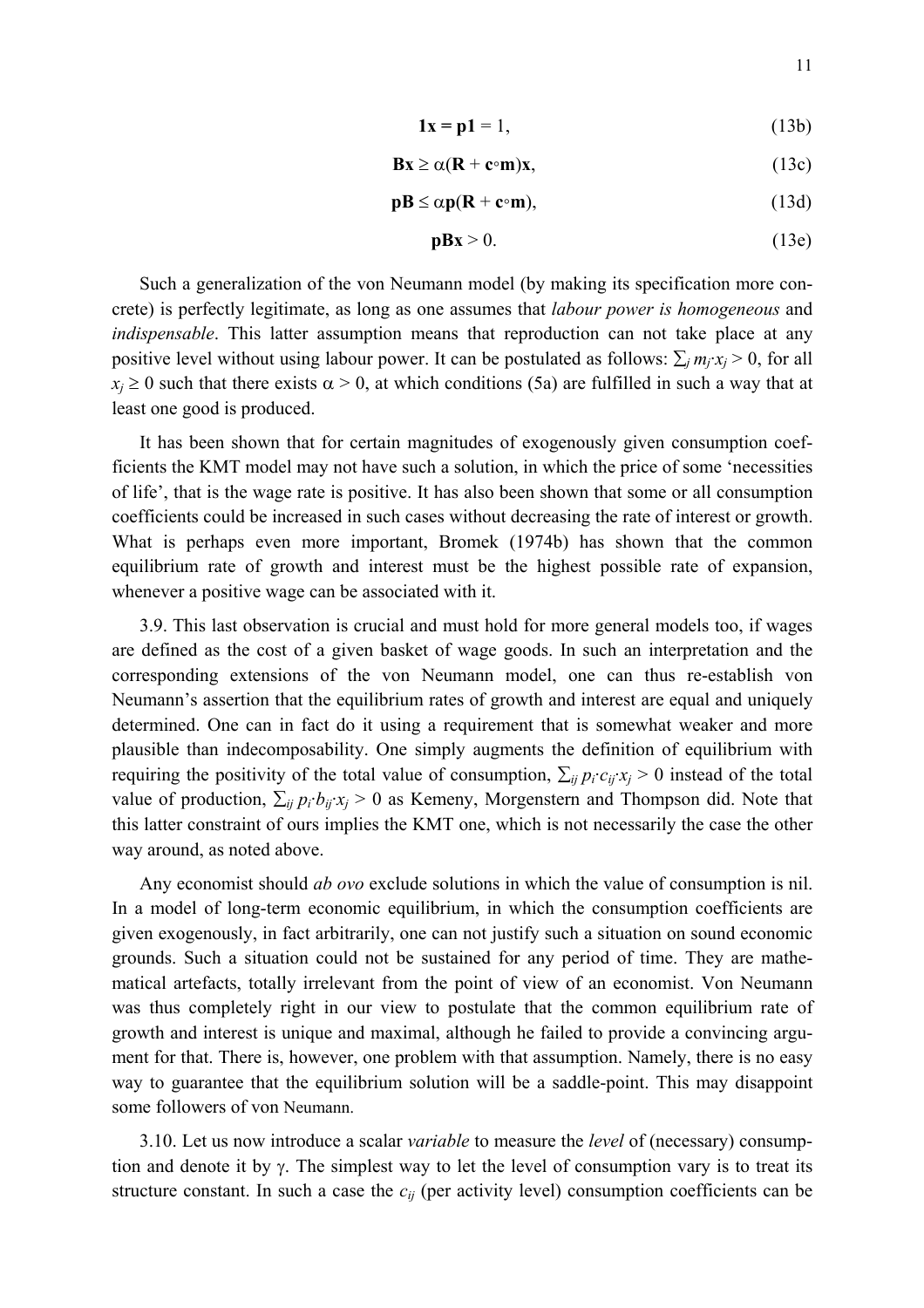determined as  $c_{ij} = \gamma s_{ij}$ , where the  $s_{ij}$  coefficients are appropriately chosen structural constants, and  $\gamma$  is variable, the level of which is set either exogenously or endogenously.

One could of course introduce more elaborate demand functions too. That would only make the model and the analysis technically more complicated, but hardly change the results. For, one should be able to demonstrate a real trade-off between  $\gamma$  and  $\alpha$ , i.e., to show that one is a strictly decreasing function of the other. Any meaningful demand system should fulfil this requirement. From the setup of the model it follows that  $\gamma$  represents both the level of consumption and that of the real wage, in the same way indeed as  $\alpha$  stands for both the factor of growth and profit. The trade-off curve defined by the values of  $\gamma$  and  $\alpha$  gives the (optimal) *consumption-investment* as well as the *wage-profit frontier*, as they are called in the neoclassical theory of growth.

The classical concept of wage-profit correspondence was reintroduced by Hicks (1939), as the factor-price frontier. Bruno (1969) proved and called attention to the duality (coincidence) of the wage-profit and the consumption-investment frontier in the neoclassical model of optimal growth. This was not the case in the KMT model because of the possibility of multiple equilibrium solutions. Morishima (1971) therefore reinterpreted their concepts and their duality for the von Neumann model. He redefined them as the *maximal* consumptioninvestment (primal) and the *minimal* wage-profit (dual) frontier, using definition (9a) and (9b) with a varying level of consumption. The two frontiers will as a rule differ in decomposable economies. Morishima has in fact defined several (subordinate) frontiers, each corresponding to one of the equilibrium rates of growth (profit) feasible at the given level of consumption (real wage).

Bromek (1974b) on the other hand has proposed to re-establish the coincidence (the strict duality) of the two frontiers, by requiring the wage level to be positive in equilibrium, as we did before. Burmeister and Kuga (1970) suggested an almost identical solution in a somewhat more general intertemporal model allowing for joint production. Bromek has shown that  $\gamma$  is a strictly decreasing function of  $\alpha$ , but it may be discontinuous at some (singular) points, if the system is decomposable. The domain of the inverse function, the consumption-investment frontier, will thus be disconnected at the corresponding values.

3.11. Let us confine the range of equilibrium solutions in Morishima's explication of the von Neumann model by requiring the value of consumption (the wage rate) to be positive (**pc**  $>$  0). We must assume of course, as indicated above, that labour is indispensable (which guarantees that  $mx > 0$  in any feasible solution). From the analysis of Morishima and Bromek it follows that the conditions of the equilibrium can be rewritten as follows:

$$
\mathbf{x}, \mathbf{p} \ge \mathbf{0}, \alpha > 0,\tag{14a}
$$

$$
mx = ps = 1,\t(14b)
$$

$$
\mathbf{B}\mathbf{x} \ge \alpha(\mathbf{R}\mathbf{x} + \gamma \mathbf{s}),\tag{14c}
$$

$$
\mathbf{pB} \le \alpha(\mathbf{pR} + \gamma \mathbf{m}),\tag{14d}
$$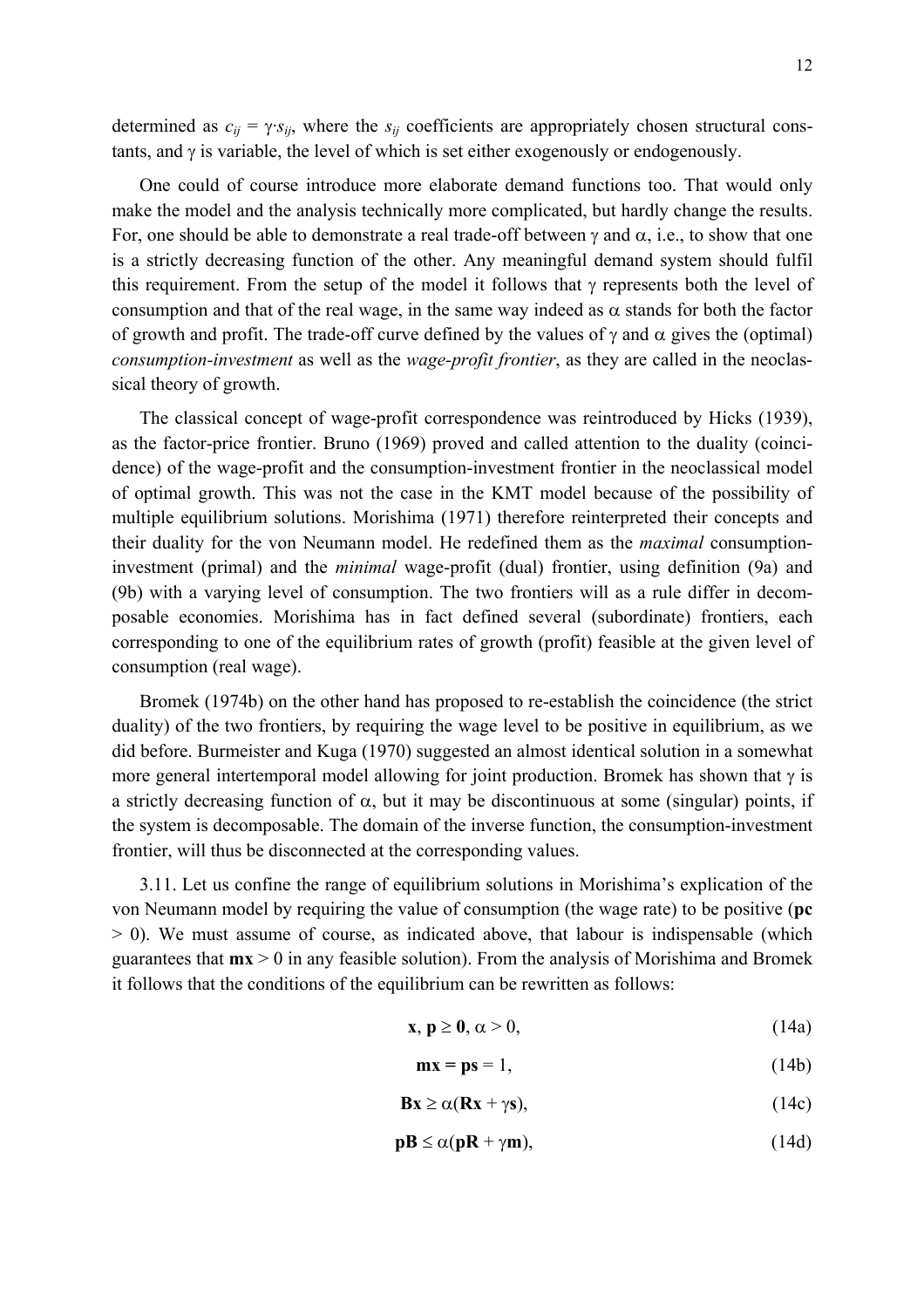where  $\gamma$  is here the level of per hour consumption and the  $\mathbf{s} = (s_i)$  coefficients the amounts consumed at unit level of  $\gamma$ . The level of  $\gamma$  is assumed to be given exogenously here, as in the case of the original von Neumann model.

All we have done was to set the levels of the variables differently, using the equations given in (14b). They together imply that the total value of consumption will be positive, as required for meaningful solutions, so there is no need to add them. Notice that for the same reason

$$
(\mathbf{R} + \gamma \mathbf{s} \circ \mathbf{m})\mathbf{x} = \mathbf{R}\mathbf{x} + \gamma \mathbf{s}, \text{ and } \mathbf{p}(\mathbf{R} + \gamma \mathbf{s} \circ \mathbf{m}) = \mathbf{p}\mathbf{R} + \gamma \mathbf{m}, \tag{15}
$$

and this why we could replace inequalities (8c) and (8d), homogeneous in variables **x** and **p,** respectively, by their inhomogeneous counterparts.

System (14) provides a complete characterization of equilibrium in the extended von Neumann model, with homogenous labour and a parametrically changing level of consumption. It is equivalent to system (13), the conditions of Morishima's model, except for the last one, which was replaced by  $pCx > 0$  or  $p(s \circ m)x > 0$  in our case. This characterization of the equilibrium is interesting for several reasons. First, it introduces properly the real wage ( $w =$ γ) into the model by choosing the unit consumption bundle as numeraire ( $pc = 1$ ). Second, this generalised form proved to be useful in comparing the analysis of von Neumann and Sraffa (see Kurz and Salvadori, 1995 for more details on this issue). But most of all, it allows one to change the exogenous-endogenous role of the growth (profit) factor and the level of consumption (real wage). One could do that both for technical advantages and in order to change the underlying economic hypothesis.

In the original model of von Neumann the level of consumption was determined exogenously. He did not refer to any mechanism that establishes its level and structure. He might have borrowed the concept of necessary consumption from classical economics. Once the level of necessary consumption is given, this determines the rate of profit and growth. But one could easily turn the causal relationship around: take the rate of growth as given exogenously and let the level of consumption become endogenous instead. One can, for instance, assume a steadily growing population and constant per capita consumption needs. That will determine the necessary rate of growth, like in some neoclassical models of economic growth. (Cassel, as we will see shortly, assumed that all natural factors grew at the same constant rate.)

But, as long as the equilibrium rate of growth and profit is unique, there is a one-to-one correspondence between  $\alpha$  and  $\gamma$ , that is between the feasible values of the growth factor and the level of consumption. From a purely mathematical point of view therefore it does not matter which is determined first. Once one of them is given, the level of the other is determined too. In the analysis of the consumption-investment or the wage-profit function it proves to be useful to change the mathematical role of the two potential variables. For, as was pointed out, certain levels of consumption may not be associated with an equilibrium rate of growth. But this is not the case the other way around.

It easy to show (see Bromek, 1974b or Zalai, 2002) that the domain of the feasible equilibrium factors of growth (profit) is a connected set,  $H = (0; \Lambda)$ , which is determined as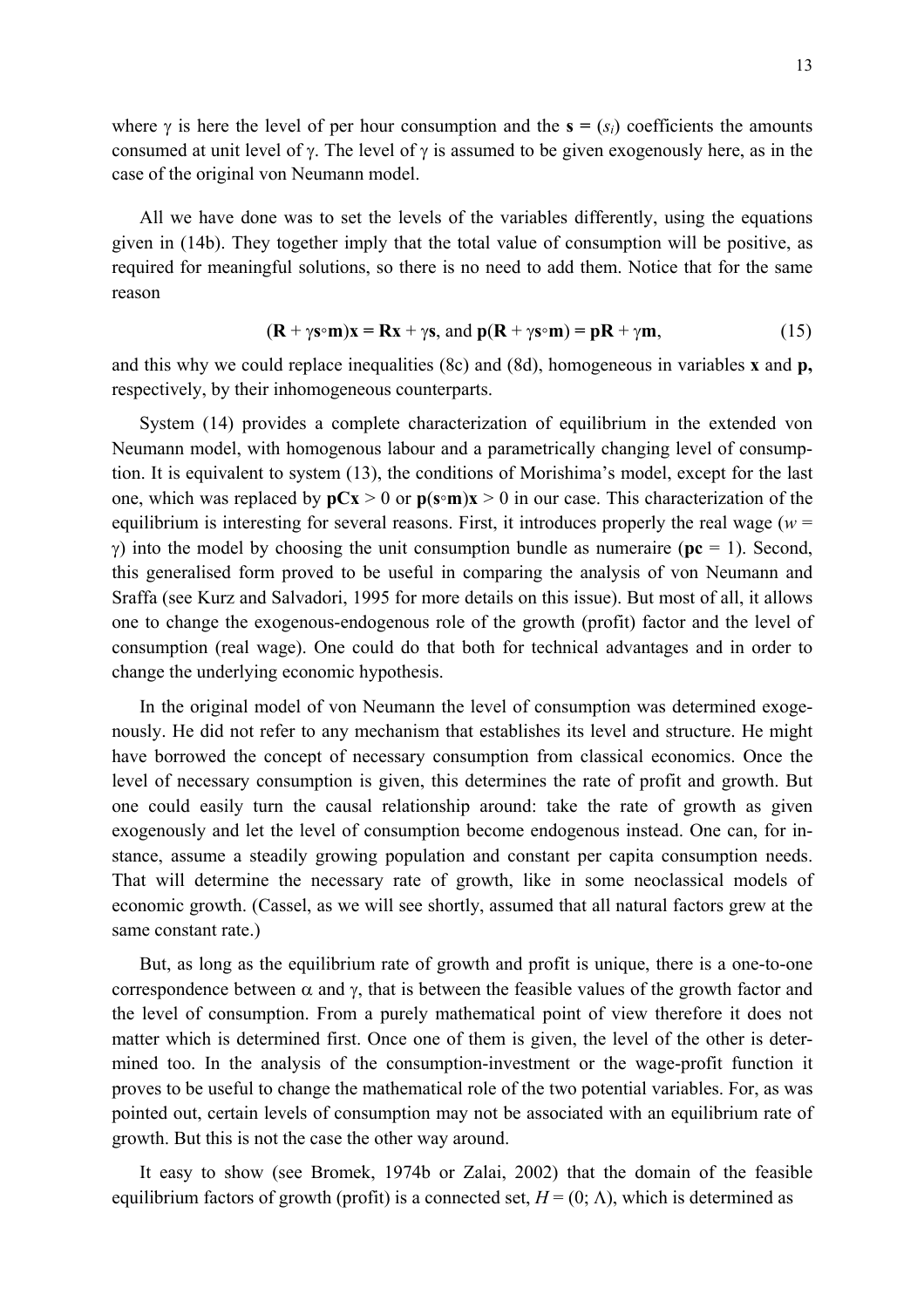$$
H = \{ \alpha > 0 : \exists \mathbf{x} \ge \mathbf{0}, \left[ (1/\alpha)\mathbf{B} - \mathbf{R} \right] \mathbf{x} \ge \mathbf{s} \},\tag{16}
$$

where Λ is, under natural assumptions (i.e., constant capital is indispensable) a finite number and *H* may be closed from above, thus,  $H = (0, \Lambda)$ .

It can also be shown that treating  $\alpha$  as parameter (exogenous variable) and  $\gamma$  as (endogenous) variable, the equilibrium of the generalised von Neumann model, system (14), can be found by solving the following (primal-dual) pair of parametric (α) linear programming problems:

| Primal problem               | Dual problem                                                  |      |
|------------------------------|---------------------------------------------------------------|------|
| $y \geq 0, x \geq 0$         | $w \geq 0$ , $p \geq 0$                                       |      |
| $[(1/\alpha)B - R]x \geq ys$ | $\mathbf{p}[(1/\alpha)\mathbf{B}-\mathbf{R}]\leq w\mathbf{m}$ | (17) |
| $mx \leq 1$                  | $ps \geq 1$                                                   |      |
| $y \rightarrow \text{max}!$  | $w \rightarrow \text{min}!$                                   |      |

One can easily see the mathematical equivalence of the solutions of the two systems, by taking  $\gamma = y = w$ . This reformulation of the problem allows one to gain further interesting results by using the theorems and techniques of linear programming, with which economists are usually more familiar than with topology or convex analysis.

3.12. It is apparent that the equality of the equilibrium rate of growth and interest (profit) in the von Neumann model is a direct consequence of his assumption that all income in excess of necessary consumption is reinvested. It is also easy to show that the rates of growth and profit will as a rule differ if one introduces luxury consumption as well into the model*.* Let us denote the coefficients of luxury consumption by  $f_{ii}$ . If we add them to the model, the coefficients determining total use  $(d_{ij} = a_{ij} + f_{ij})$  and those defining the cost of production  $(a_{ij})$ will no longer be the same. The basic inequalities of equilibrium in this extended model will be as follows:

$$
\sum_{j} b_{ij} x_j \ge (1+\lambda) \cdot \sum_{j} (a_{ij} + f_{ij}) \cdot x_j, \tag{5b}
$$

$$
\sum_{i} p_i \cdot b_{ij} \le (1+\pi) \cdot \sum_{i} p_i \cdot a_{ij} \tag{6a}
$$

Clearly, the introduction of luxury consumption does not affect the definition of the profit rate and the prices. It can immediately be seen also that the above generalization of the von Neumann model abolishes its elegant (symmetric) duality.<sup>7</sup> In the above extension of the von Neumann model the rate of profit sets an upper limit for the potential growth rate ( $\lambda \leq \pi$ ). Under some normal conditions, the growth rate will decrease as the level (some or all coefficients) of luxury consumption increases. It can in fact increase to a level at which there will be no growth at all  $(\lambda = 0)$ , the case of simple reproduction), whereas the rate of profit remains positive. This is again in perfect harmony with the classical analysis of the capitalist mode of reproduction.

<sup>&</sup>lt;sup>7</sup> See Morishima (1964) and ≡o $\nabla$  and ≡o $\nabla$  (1974) for more on this or similar asymmetric extensions of the von Neumann model.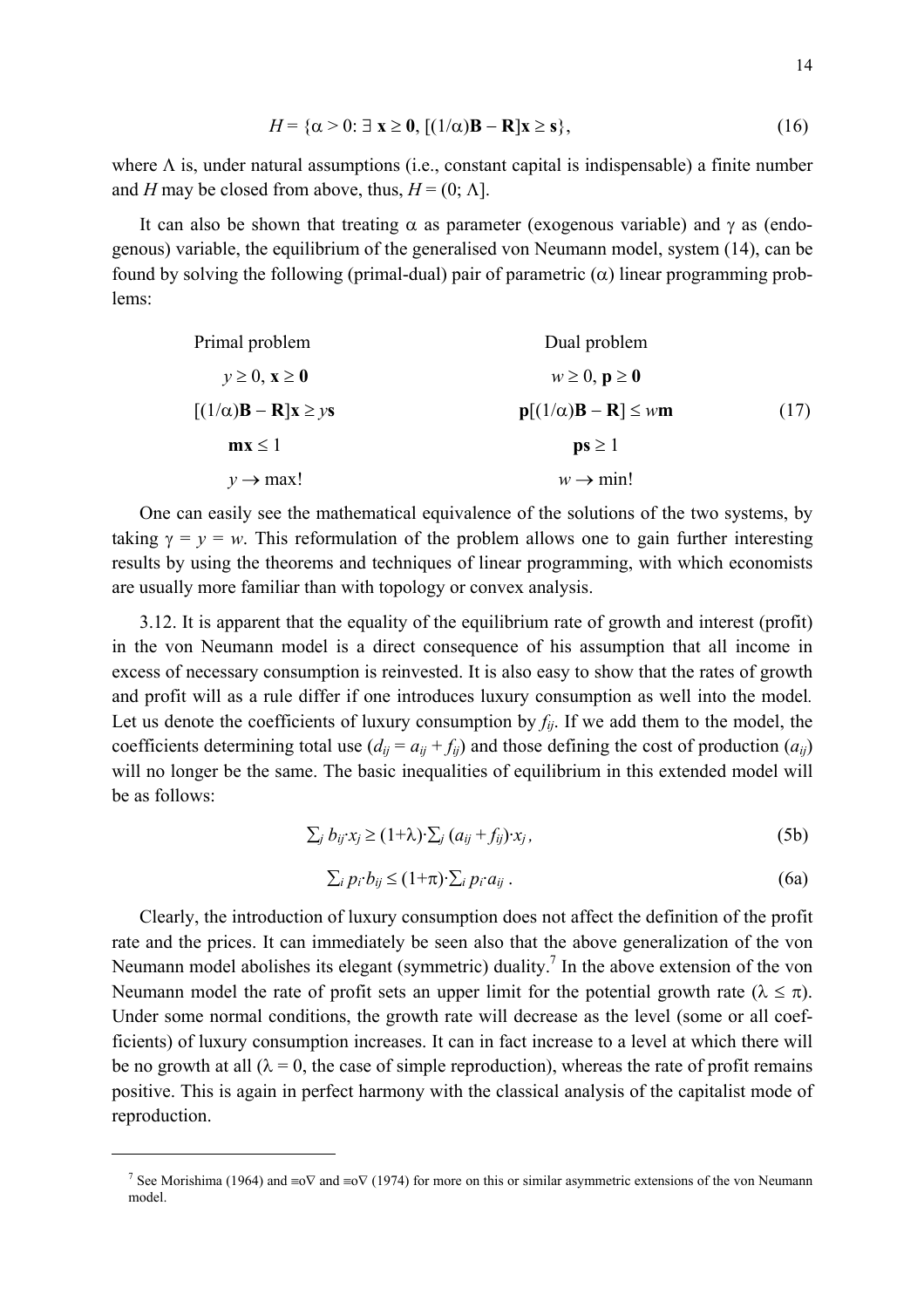#### 4. *The Walras–Cassel-model and its Schlesinger–Wald variant*<sup>8</sup>

Let us turn our attention now to other salient models of general economic equilibrium that appeared prior to or concurrently with von Neumann's model. The concept of economic equilibrium goes back at least to the classical economists who found a convincing analogy between the laws of nature and competitive markets (the famous "invisible hand" of Adam Smith). Both sets of laws seemed to be capable of securing long-term harmony, stability and efficiency. This ideal state is behind the concept of general economic equilibrium, and not just the law of supply and demand. The classical economists did not put that vision or parable into formal models. Even Cournot (1838), whom many consider as the first proper mathematical economist, saw the formulation of such model as easy, but completely useless for any practical purposes (because of a lack of data, computational methods and facilities).

Walras (1874) was the first who put aside such practical concerns and, in the spirit of pure science, 'invented' the first models of general equilibrium. In this sense, he is rightly considered to be the father of general equilibrium models. In the various editions of his famous book Walras presented a series of general equilibrium models of decreasing level of abstraction (pure exchange economy, production economy without and with capital goods). It is interesting to note that Marx, a contemporary to Walras, was the other economist who, in the words of the Nobel-laureate Arrow (1974), has got much closer to the modern theory and models of general equilibrium than any of his predecessors. He meant Marx's two-sector schemes of reproduction and equilibrium prices.

Despite the priority of Walras, we will start our review with a model of Cassel, a Swedish economist. His formal (static) model can be seen as a simplified version of that of Walras (it is often referred to as the Walras–Cassel model). Cassel's influence on later developments became more crucial than that of Walras. His model had attracted the attention of one of the famous Viennese circles of scholars in the 1920s. They were interested in the formal analysis of some concepts of the Austrian neoclassical school of economics. The problem at the focus of their attention was the so-called *principle of imputation* (Zurechnung).

Carl Menger (1871) divided the economic goods into the groups of final products and factors of production (of various orders). The equilibrium prices of the final products, in his view, are directly established by the consumers' preferences, which in turn determine, via imputation, the prices of the factors of production (distributing the revenue among their suppliers). Once we know the prices  $(p_i)$  and the input requirements  $(d_{ki})$  of the products, the prices of the factors of production  $(w_k)$  can be found, as Wieser (1893) has showed it, by solving the following system of equations:

$$
w_1 \cdot d_{1i} + w_2 \cdot d_{2i} + \ldots + w_m \cdot d_{mi} = p_i, \qquad i = 1, 2, \ldots, n \tag{18}
$$

where *n* is the number of outputs, *m* is the number of inputs.

 $\overline{a}$ 

For a mathematician it was clear that the above price formation rule is far from being a trivial mathematical problem. What ensures the *regularity*  $(n = m)$  of the system of equation?

<sup>&</sup>lt;sup>8</sup> This section draws heavily on Punzo's (1989) penetrating analysis of the related issues.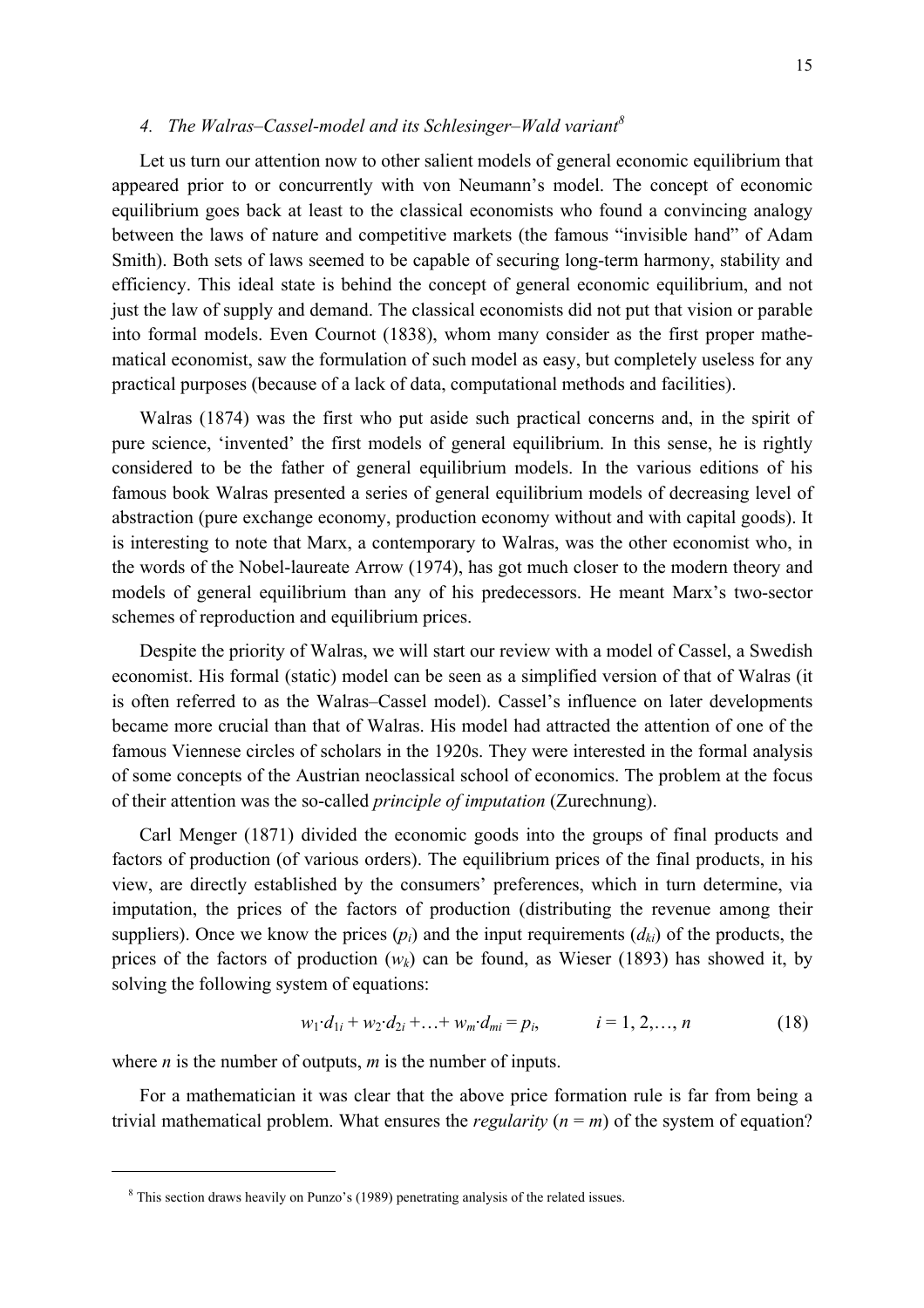Even if it were a regular system, what would guarantee that it has a non-negative solution? The examination of this problem made the Viennese scholars interested in the model of Cassel, who complemented the price imputation formula (18) with equations:

$$
d_{k1} \cdot y_1 + d_{k2} \cdot y_2 + \ldots + d_{kn} \cdot y_n = s_k, \qquad k = 1, 2, \ldots, m,
$$
 (19)

that require the equality of demand and supply of the of production factors.  $y_i$  is here the production of final good *i*, determined by a  $y_i(p_1, p_2, \ldots, p_n)$  demand function and  $s_k$  the supply of the *k*th factor of production, exogenously given (fixed) in the model. (Cassel fixed the level of prices by setting the level of total income to 1, therefore income did not appear in his demand functions as a variable. This is sometimes not well understood.)

The conditions of equilibrium of the Walras–Cassel model constitute thus a *regular* system of equations. This made it possible for Cassel to rely on the classical method of counting equations. Moreover, the model can be reduced to a simple form as follows. Substitute first in the demand functions the product prices with the production factor prices, based on the expressions given by (18), and next replace the production level variables in (19) by the resulting demand expression. At the end one arrives at a reduced regular form,

$$
d_k(w_1, w_2, \ldots, w_m) = s_k, \qquad k = 1, 2, \ldots, m,
$$
 (20)

where the *k*th equation expresses the equality of *supply*  $(s_k)$  and *demand*  $(d_k)$  on the market of the *k*th production factor.

It should be emphasized that Cassel formulated his model according to the *ex post* modelling tradition of classical physics. The values of the variables of his model were assumed to be directly observable. Moreover, their observed, naturally positive, longer-term average values were assumed to be equilibrium values, which thus had to satisfy the above conditions. The solvability of the equation system, i.e., the existence of equilibrium, was therefore not a question of mathematical feasibility for Cassel (or for Walras for this matter) but an observed (observable) fact of life.

Also, because the model was a timeless (not static, as is often contended mistakenly) expression of a longer period equilibrium position, by assumption only *scarce* production factors, i.e., factors with positive prices appeared in the model. The parameters of the system were supposed to be estimated, calibrated in such a way that would guarantee the existence of a solution with positive (equilibrium) prices. And if one intends to use the calibrated model for comparative static analysis, he should also ensure that the solution is locally unique and robust. Robust in the sense that small perturbation of the parameters will result in a system which will also have a positive solution. (This condition was emphasized and called local stability by Hicks.)

The Viennese scholars thought that "Cassel's clever idea" (Punzo, 1989) gave the proper solution of the price imputation problem investigated by them. But Schlesinger (1935), following the Austrian approach, used *inverse*,  $p_i(y_1, y_2,..., y_n)$  demand functions, in which prices are determined by the quantity of demand, and not the other way around. This seemingly innocent formal change resulted in significant consequences. The Schlesinger's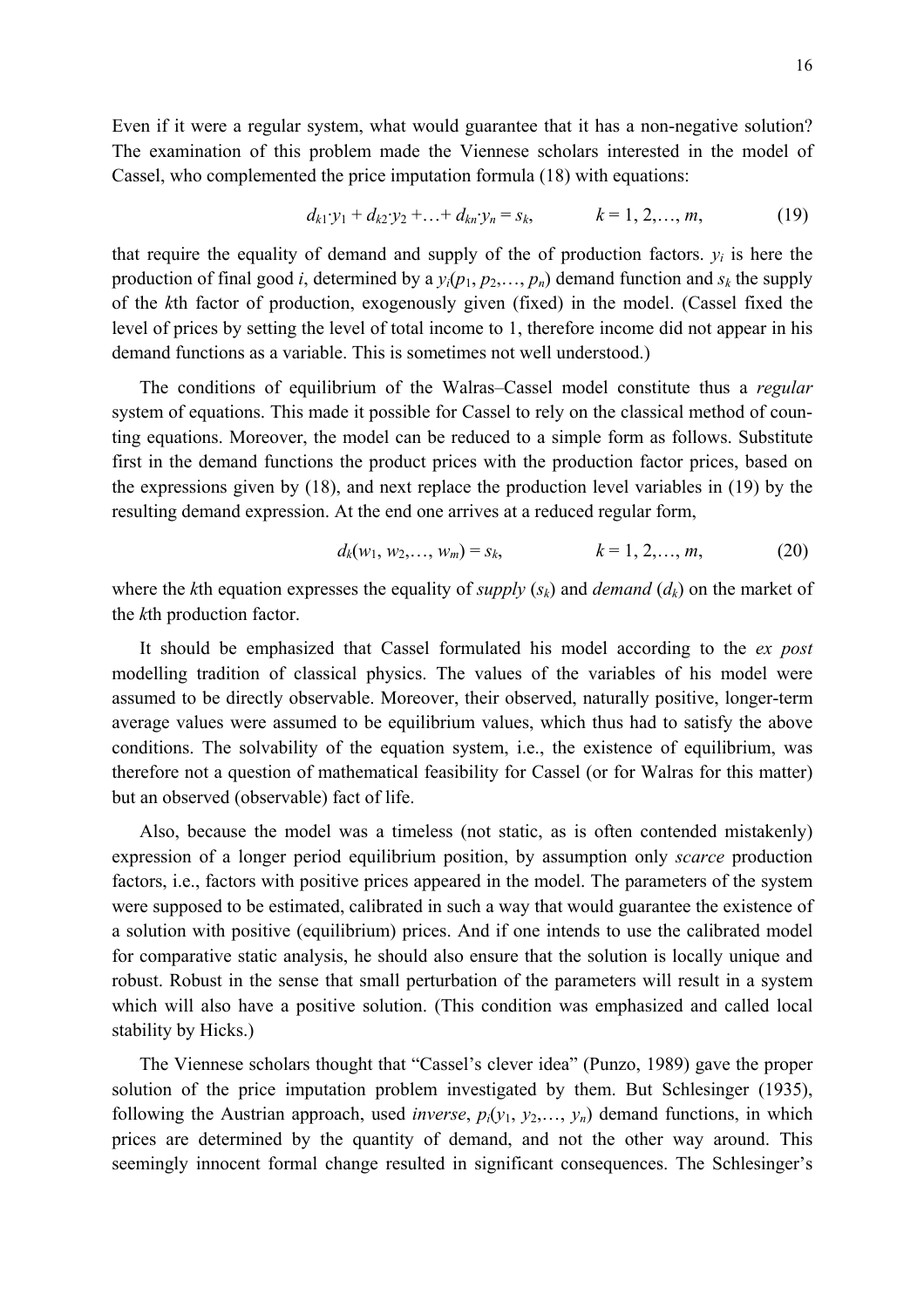variant of the Walras–Cassel model can no longer be reduced by Cassel's method. One can only reduce the model to the following form:

$$
w_1 \cdot d_{1i} + w_2 \cdot d_{2i} + \ldots + w_m \cdot d_{mi} = p_i(y_1, y_2, \ldots, y_n), \qquad i = 1, 2, \ldots, n,
$$
 (18a)

$$
d_{k1} \cdot y_1 + d_{k2} \cdot y_2 + \ldots + d_{kn} \cdot y_n = s_k, \qquad k = 1, 2, \ldots, m. \qquad (19)
$$

Although the resulting system is regular, it still does not solve the mathematical problem of factor price imputation. Consider the equation subsystem (19) that determines the production possibility set. Suppose  $(y_1, y_2, \ldots, y_n)$  satisfies these constraints, and substitute them into the demand functions. The equation system (18a) is as a rule not regular, it could be under- or over-determined, in the same way as in the original price imputation problem. So they were back to the square, Cassel's clever idea did not help the Viennese scholars at all. What would have showed up as a negative factor price in Cassel's model appeared in the form of irregularity in their version of the model (cf. Punzo, 1989).

In order to overcome the mathematical problem Schlesinger (1935) in the end proposed to use inequalities and complementary slackness conditions instead of equations:

$$
d_{k1} \cdot y_1 + d_{k2} \cdot y_2 + \ldots + d_{kn} \cdot y_n \leq s_k, \qquad k = 1, 2, \ldots, m,
$$
 (19a)

requiring the price to be zero whenever a factor is oversupplied:

 $\overline{a}$ 

$$
w_k \cdot (d_{k1} \cdot y_1 + d_{k2} \cdot y_2 + \ldots + d_{kn} \cdot y_n) = w_k \cdot s_k, \qquad k = 1, 2, \ldots, m,
$$
 (19c)

 It was with regard to the model given by conditions (18a), (19a) and (19c) that Wald (1935) proved, roughly at the same time, but apparently fully independently from von Neumann, the existence of general equilibrium.<sup>9</sup> As one can clearly see, both their models and the mathematical techniques used in their proofs were completely different.

Punzo (1989) was completely right to point out that Schlesinger and Wald, by the above seemingly innocent change, have actually transformed Cassel's *ex post* model into an *ex ante* model. The constituents of such a model are no longer observed (or potentially observable) economic magnitudes but those of an abstract metamathematical structure. The input coefficients are no longer observed long-term averages, assumed to change relatively slowly with prices, but fixed technological coefficients. In such an abstract model it is not possible to assume *ab ovo* that a state characterized by the conditions of equilibrium exists at all, and if it does, determine in advance which factors will be scarce. Everything depends on the model parameters, which could take any value, except for the required sign.

From this point of view, the von Neumann model and Schlesinger–Wald variant of Cassel's model are similar. Apart from that it is only the use of the complementary slackness conditions that establishes similarity between them. Observe however that Schlesinger and Wald used these conditions only partially, only for the factors of production, but not for the

<sup>&</sup>lt;sup>9</sup> Von Neumann's proof was the first by all accounts; it must have been ready sometime in the period of 1928-1932. It was, however, not published and known in Vienna, despite his close contact to K. Menger. It was Menger who had informed von Neumann about the work of Schlesinger and Wald that prompted him to submit his paper for publication in a volume edited, as a matter of fact, by Wald.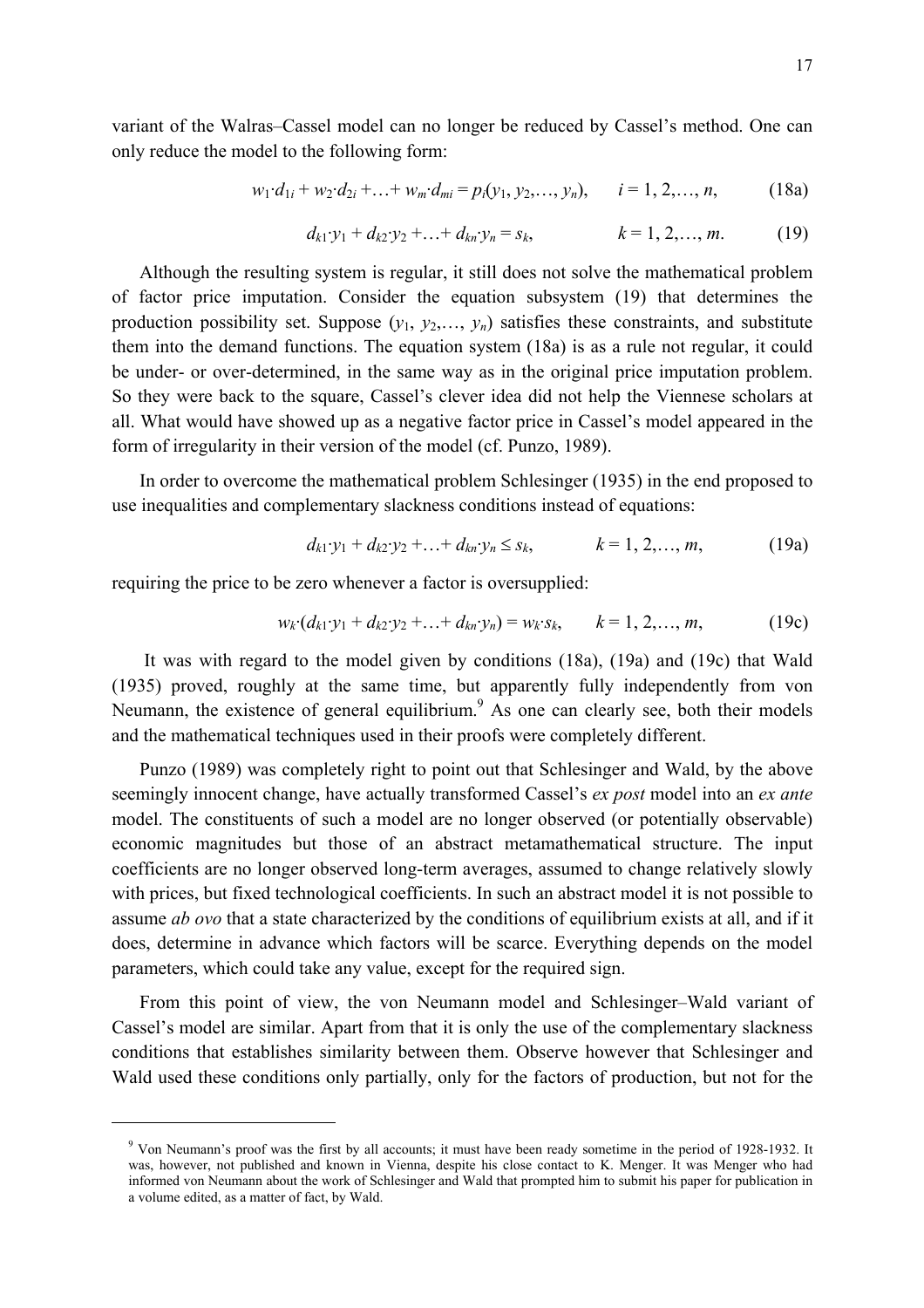products or the activities. This was made possible by a stringent assumption adopted by Wald for the demand functions. Namely, he had postulated that the price of any given product would go to infinity, as its available amount approached to zero. This implies that every product is needed for consumption and will be produced (i.e., every activity used in equilibrium).

#### *5. Cassel's model of stationary growth*

One of the apparent differences between the discussed model of Cassel and that of von Neumann is the timeless nature of the former. Cassel has only verbally outlined a multiperiod extension of his model. It is very easy to put it into formal terms, which is the probable reason for Cassel not to do it by himself. It is also a model of a stationary economy, like von Neumann's, in which the production of the various goods grows at the same rate. As will be seen, their models are substantially different nevertheless.

In outlining his multi-period vision of the conditions of equilibrium Cassel assumed too that production took place in uniform, discrete periods of time and exchange only at the end of each period. He continued to portray an economy, in which the products served only for the purpose of final consumption and were produced from primary factors alone. As a result, it is only the availability of the primary (natural) factors (including labour) that can limit the level of production and its growth in time. Cassel postulated a stationary economy in which the various primary factors as well as the production and consumption of various final goods grew at the same (ρ) rate over time.

From these assumptions it follows that the equilibrium conditions (19), which state the equality of demand and supply of the input factors remain the same. (Both sides of the equations must be multiplied by the same growth factor from one period to another.) Because of the assumed one period lag between purchasing the factors of production and selling the final goods produced, the revenue received in equilibrium must cover interest as well. This means that we have to multiply the cost side of equations (18) by the factor of interest. Assuming that all income is spent in each period, the expenditure of a given period will be equal to the revenue yielded by the production of the previous period. Therefore, the factor of interest must be the same as the factor of growth. All these assumptions result in a system of equations that is different from the condition of the timeless model only in the exogenously given factor of interest,  $(1+<sub>p</sub>)$ :

$$
(1+\rho)\cdot(w_1\cdot d_{1i}+w_2\cdot d_{2i}+...+w_m\cdot d_{mi})=p_i, \quad i=1,2,...,n,
$$
\n(21)

$$
d_{k1}y_1 + d_{k2}y_2 + \ldots + d_{kn}y_n = s_k, \qquad k = 1, 2, \ldots, m,
$$
 (22)

where  $y_i = y_i(p_1, p_2, \ldots, p_n)$ .

#### *6. Capital goods in the Walrasian model of general equilibrium*

The model of Cassel and von Neumann are thus very different from each other, they are rather complements than variants of the same model. Capital shows up in Cassel's model merely in the form of advanced cost, and capital goods and physical capital accumulation is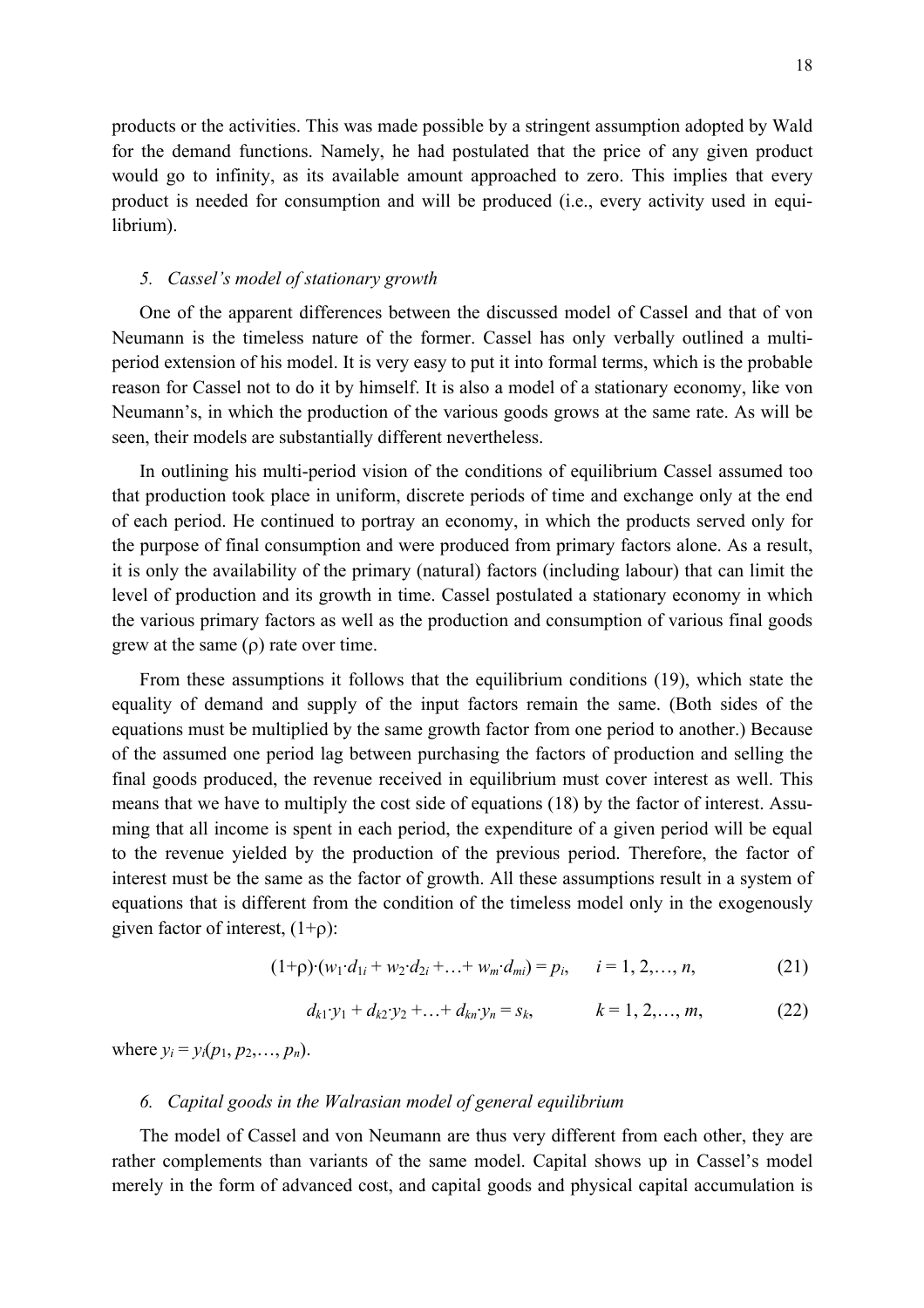completely missing from it. This is a typical neoclassical feature of the model. In this respect Walras was still fairly classical, because he had introduced capital goods in one version of his general equilibrium model. We will have a look at that model now.

We will in fact present a slightly more general version of the original one given by Walras. Unlike in his model, in our model final (consumption) goods and capital goods are physically not necessarily distinct commodities. The goods that appear in our model will be classified into three groups:

- − *final products* (goods currently produced but not used as material inputs in production, including pure capital goods produced in the given period too),
- − *capital stocks* (accumulated final products, assumed to be physically the same as their currently produced counterparts) and
- − *primary* (non-producible) *factors*.

Let us now decompose final use  $(v_i)$  into consumption  $(v_i)$  and accumulation  $(z_i)$ . Let  $k_i$ denote the accumulated stock of product *i* (the supply of capital goods) and  $s_k$  the supply of the *k*th primary factor of production. Let us denote by  $k_{ij}$  the input coefficients of the capital goods and by  $d_{kj}$  the input coefficients of the primary factors, as before. We will introduce  $q_i$ to denote the price (or cost) of the *i*th capital good defined by Walras as the sum of the cost of amortization and the net rate of return on capital (the third element, the cost of risk insurance, will be disregarded here).

The necessary conditions of general equilibrium in a model based on the above assumptions can be formulated in the spirit of Walras as follows:

$$
q_i = (r_i + \pi_i) \cdot p_i, \qquad i = 1, 2, ..., n,
$$
 (23)

$$
v_i(\mathbf{p}, \mathbf{q}, \mathbf{w}) + z_i = y_i, \qquad i = 1, 2, ..., n,
$$
 (24)

$$
d_{k1} \cdot y_1 + d_{k2} \cdot y_2 + \ldots + d_{kn} \cdot y_n = s_k(\mathbf{p}, \mathbf{q}, \mathbf{w}), \qquad k = 1, 2, \ldots, m,
$$
 (25)

$$
k_{i1} \cdot y_1 + k_{i2} \cdot y_2 + \ldots + k_{in} \cdot y_n = k_i, \qquad i = 1, 2, \ldots, n,
$$
 (26)

$$
q_1 \cdot k_{1i} + q_2 \cdot k_{2i} + \ldots + q_n \cdot k_{ni} + w_1 \cdot d_{1i} + w_2 \cdot d_{2i} + \ldots + w_m \cdot d_{mi} = p_i, \quad i = 1, 2, \ldots, n,
$$
 (27)

where  $\pi_i$  is the net rate of return on good *i* used in the form of capital,  $r_i$  is the rate of amortization,  $v_i(\mathbf{p}, \mathbf{q}, \mathbf{w})$  is the consumers' demand function for good *i*, and  $s_k(\mathbf{p}, \mathbf{q}, \mathbf{w})$  is the supply function of the *k*th primary factor of production, and  $\mathbf{p} = (p_i)$ ,  $\mathbf{q} = (q_i)$  and  $\mathbf{w} = (w_k)$ .

The number of the variables  $(y_i, z_i, p_i, q_i, \pi_i, w_k)$  in the (23)-(27) system of equations is (5*n*)  $+m$ ), whereas the number of the equations is  $(4n + m)$ . The system is thus underdetermined as yet and there remain *n* degrees of freedom. At the same time, the demand for goods for the purpose of accumulation (or, which is almost the same, the supply of capital stocks) has not yet been specified. Neither has the equality of the net rates of return on capital been postulated that must hold in a long-run equilibrium. The remaining degrees of freedom can, however, be removed by adding only one of the above two missing specifications.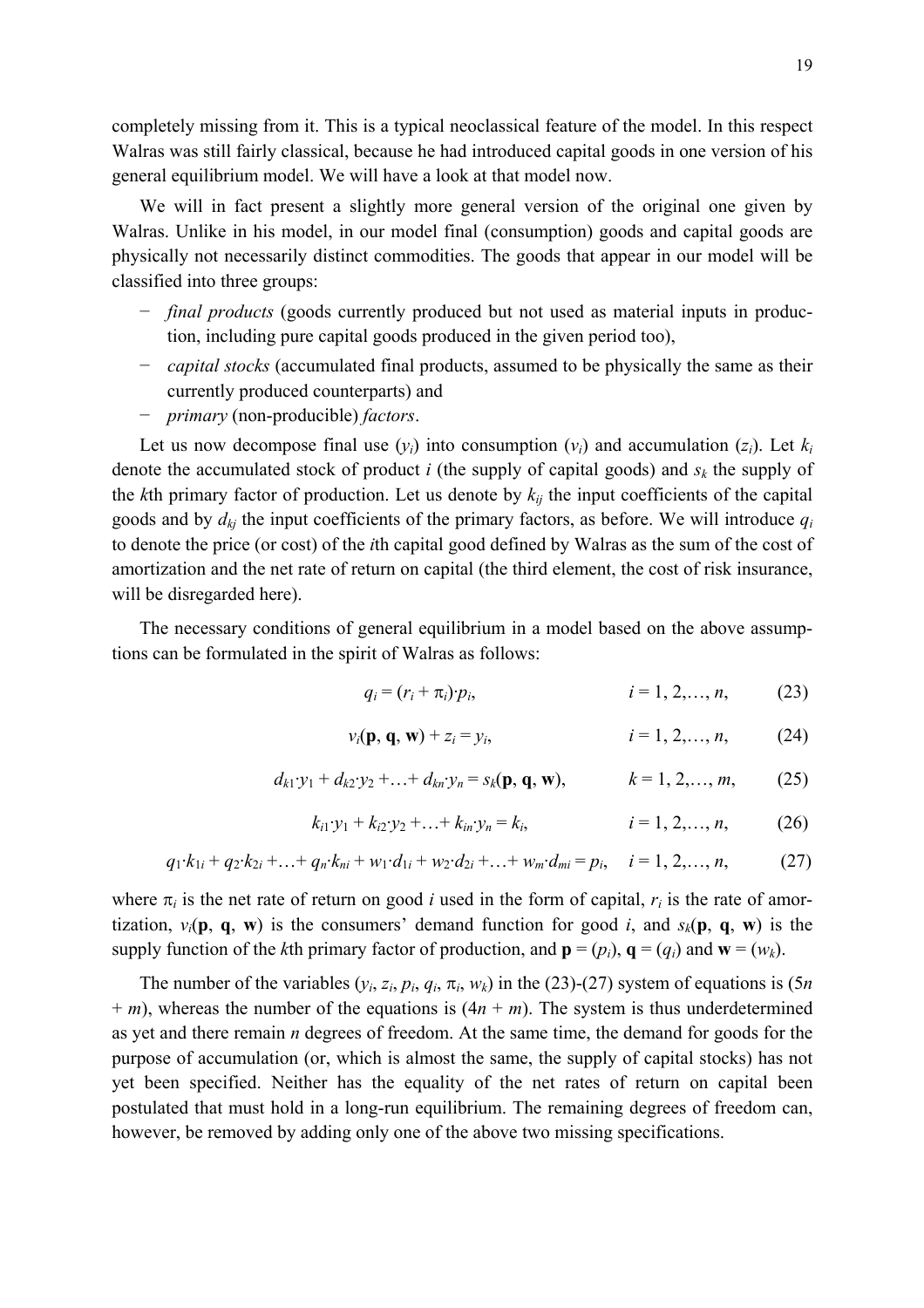Walras was perfectly aware of the fact that the equality of the rates of return requires the harmonization of the accumulation of capital stocks with their demand. If he chose to close the model by prescribing the equality of the rates of return, i.e., substituting

$$
q_i = (r_i + \pi) \cdot p_i, \qquad i = 1, 2, ..., n. \qquad (28)
$$

for equations (23) and getting rid of the variables  $\pi_i$ , nothing would ensure the above harmony. For, the values of variables  $z_i$  were determined as residuals by equations (25)-(28) (they do not provide any feedback between *zi* and the other variables). If, on the other hand, he specified the investment demand in one way or another then nothing would guarantee the uniformity of the rates of return.

The conditions of the model ensure that the total value of investments  $(\sum_i p_i \cdot z_i)$  equals total savings, which can be determined as  $\sum_i w_k \cdot s_k(\mathbf{p}, \mathbf{q}, \mathbf{w}) + \sum_i p_i \cdot k_i - \sum_i p_i \cdot v_i(\mathbf{p}, \mathbf{q}, \mathbf{w})$ .<sup>10</sup> This convinced Walras that it was possible for investments to adjust in such a way that would maintain long-run equilibrium and equalize the rates of return. He has as a matter of fact explicitly referred to a sort of *tâtonnement* process and eventually opted for the first closure possibility (*Keynes* choose the other option later).

The introduction of equations (28) instead of equations (23) eliminates  $n - 1$  variables, and the degrees of freedom will be reduced to one. Assuming, as Walras did, that the demand and supply functions are homogeneous of degree zero (depend on relative prices only), one can fix the price level and hence close the system. We must see however that any closure of the model is only a formal (mathematical) one and leaves the model essentially open ended.

We close this section with some further remarks. Note, first of all, that the rate of return in the model of Walras, unlike in the case of Cassel or von Neumann, has no apparent relation with the rate of growth (as noted already above). In this connection it also worth pointing out that his model, unlike the models mentioned above, contains only the *intratemporal*, but no *intertemporal* conditions of a full-fledged multi-period model. It is only implicit in the model that accumulation in a given period will increase capital stocks available in later periods. But the intertemporal constraints, describing the expansion of the capital stocks through time and which could lend a dynamic character to it, are completely missing from the model. The Walrasian model with capital goods is essentially a static representation of long-term equilibrium. This is exactly the reason why the problem of closure emerges in the model. $^{11}$ 

It should thus be no surprise that the Walrasian definition of the rate of return is basically the same as the one used by von Neumann. This can not immediately be seen from the mathematical formulas. Let us therefore elaborate on this point further. Recall the pricing

<sup>&</sup>lt;sup>10</sup> The decision on consumption and investment is thus imbedded into the demand and supply functions. Their concrete form determines how much income will be saved. Also note that nothing guaranties that it will be positive at all. The rate of return on capital is interestingly independent of the consumption and investment decision and therefore of the overall

 $11$  The issue of macro-closure has been discussed more recently in the literature on applied (computable) general equilibrium models. See, for example, Dewatripont and Michel (1987) and Taylor et al. (1979). In static models, in which final use is split into consumption and investment, one can choose from among several closure options. They can, in fact, express diametrically different (Marxian, neoclassical, Keynesian) theories of distribution or saving/investment, as Taylor has rightly pointed it out.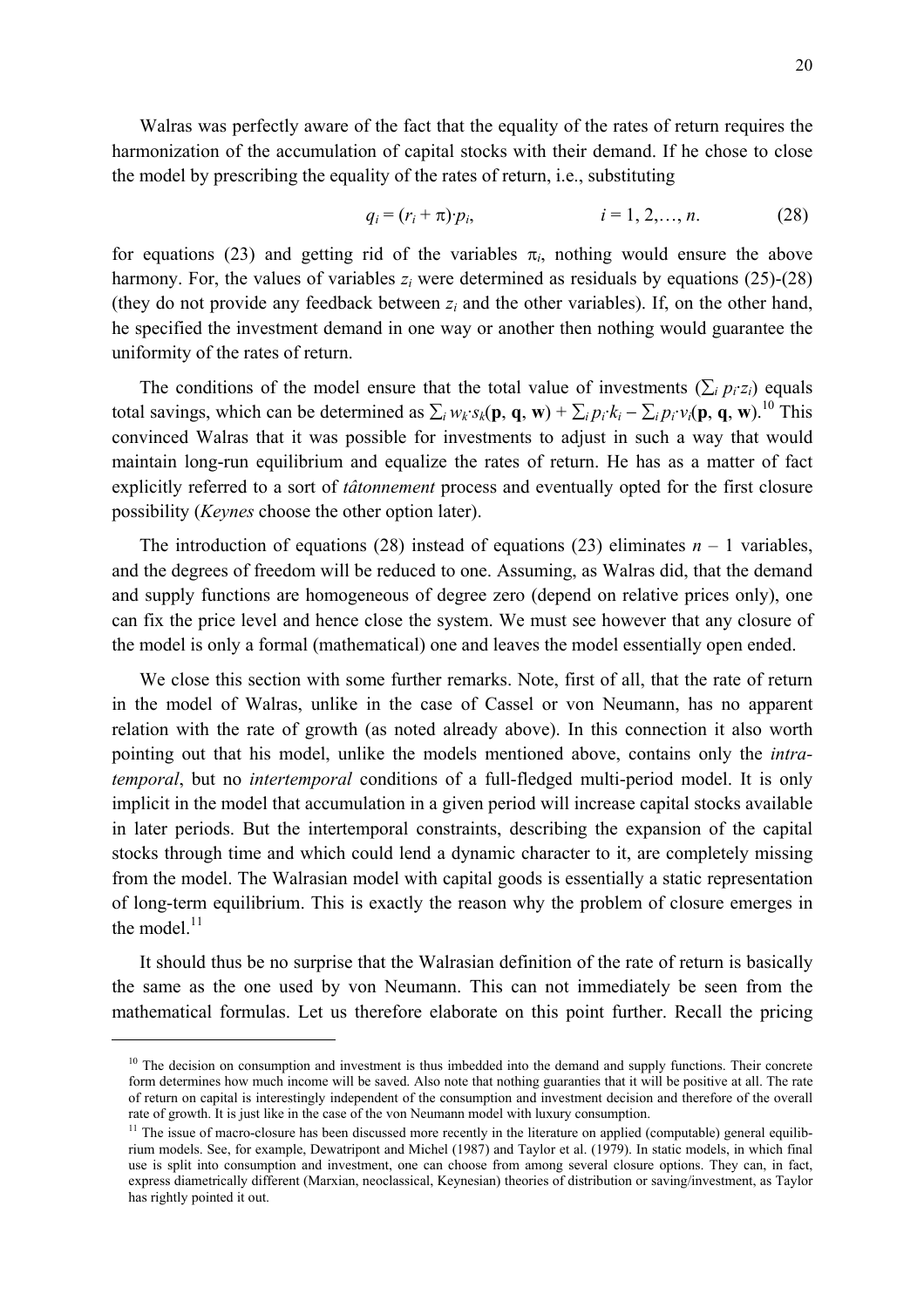equation of von Neumann and place below it a similar equation that can be derived from the Walrasian model:

$$
p_1 \cdot b_{1j} + p_2 \cdot b_{2j} + \ldots + p_n \cdot b_{nj} = (1 + \pi) \cdot (p_1 \cdot a_{1j} + p_2 \cdot a_{2j} + \ldots + p_n \cdot a_{nj}),\tag{29}
$$

$$
q_j = (r_j + \pi) \cdot (q_1 \cdot k_{1j} + q_2 \cdot k_{2j} + \ldots + q_n \cdot k_{nj} + w_1 \cdot d_{1j} + w_2 \cdot d_{2j} + \ldots + w_m \cdot d_{mj}).
$$
\n(30)

These forms reveal the similarities and differences, both the formal and substantial ones, hidden behind the mathematical formulas. The second factor on the right hand sides represent the value of capital advanced in process *j* in both cases. The expressions on the left hand side show the gross revenues (returns) generated by them.  $(1+\pi)$  and  $(r_i + \pi)$  are thus the factors of gross return in the two models, respectively.

The differences are perhaps more telling than the similarities. Let us comment on them one by one. First, it is interesting to note that the commodity prices (*pi*) of the von Neumann model correspond to the cost of capital  $(q_i)$  and not to the commodity prices  $(p_i)$  in the Walrasian model. Second, the unit revenue is the renting price of the capital good *j* in the case of Walras, whereas in the case of von Neumann it is the value of the jointly produced goods including different vintages of fixed capital too. These are direct consequences of the difference in the *intratemporal* (Walras) and *intertemporal* (Von Neumann) nature of the model constraints.

Third, capital advance in the case of Walras contains the cost of primary factors, whereas it does not appear at all in the model of von Neumann. This is contrary to the assumption used by Walras in other contexts (e.g., labour), namely that the owners have to advance the cost of the primary factors. Such cost elements should be subtracted from the revenue of the capitalist in order to get his return. If we took the cost of the primary factors into account and revised the pricing formula of von Neumann, we would arrive at the following equations:

$$
p_1 \cdot b_{1j} + p_2 \cdot b_{2j} + \ldots + p_n \cdot b_{nj} = (1 + \pi) \cdot (p_1 \cdot a_{1j} + p_2 \cdot a_{2j} + \ldots + p_n \cdot a_{nj}) +
$$
  

$$
(w_1 \cdot d_{1j} + w_2 \cdot d_{2j} + \ldots + w_m \cdot d_{mj}).
$$
 (31)

This form is of special interest, because it is the equivalent of the Ricardo–Sraffa definition of equilibrium prices, generalized for the case of joint production and several primary factors, not just labour. Finally, let us come back to the definitions of the factors of gross return,  $(1+\pi)$  and  $(r_i + \pi)$ , in the two models. They are equivalent only if  $r_i = 1$  in the case of the von Neumann model. And this is exactly the case, because of the assumption that production processes are of one-period duration and exchange takes place instantaneously.

In fact, it is one of the special advantages of the von Neumann model that it allows representing capital goods (fixed assets) used for several periods as a series of different vintages of the same good. *Depreciation* of the capital goods (due to wear and tear) can be expressed as the difference between their equilibrium prices, which reflect the differences in their efficiency. This is a very different approach from the concept of amortization based on replacement needs. The rate of *amortization* can indeed be taken to be equal to 1 in the von Neumann model, since every piece of capital is treated as circular capital, as if they were completely used up in the one period.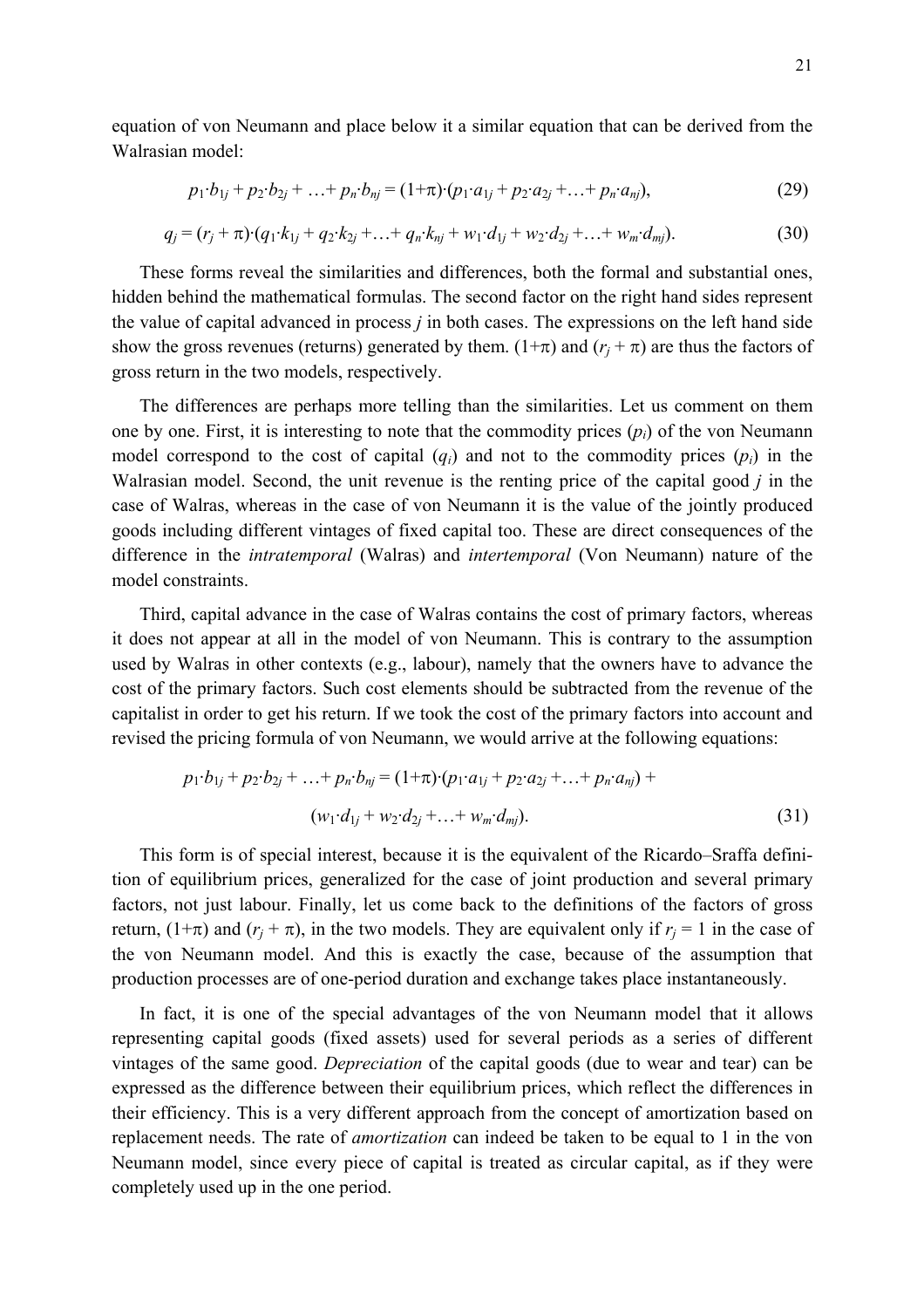#### *7. The circular nature of production and Leontief's general equilibrium model*

Let us continue with the observation that the models discussed above, unlike the model of von Neumann, did not take the *circularity of production* into account. Classical economists emphasized that commodities are produced essentially by means of commodities themselves, as the title of the famous book by *Sraffa* (1960) stressed that too. It presents itself not only through investments (fixed capital goods) in multi-period models, but also in the form of intermediate consumption (materials used in production). Intermediate consumption, the use of products in production itself, accounts for a significant part of total demand in the modern economies as well as the costs of production.

Even in a static model, such as the Walrasian model discussed above, it is easy to make up for this deficiency and introduce the intermediate use of products. Let  $r_{ii}$  denote their input coefficients and *xj* the total output of the *j*th product. Let us introduce these changes into the system of (24)-(28), and replace  $y_i$  by  $x_i$  in equation (25) and (26). (We will use  $y_i$  to denote total final demand, as before, but it will not appear in the definition of the equilibrium conditions.) We must therefore rewrite the equilibrium conditions of the product markets as follows:

$$
r_{i1} \cdot x_1 + r_{i2} \cdot x_2 + \ldots + r_{in} \cdot x_n + v_i(p_1, p_2, \ldots, p_n) + z_i = x_i, \qquad i = 1, 2, \ldots, n, \qquad (24a)
$$

and the conditions defining equilibrium prices must be modified accordingly too

$$
p_1 \cdot r_{1i} + p_2 \cdot r_{2i} + \ldots + p_n \cdot r_{ni} + q_1 \cdot k_{1i} + q_2 \cdot k_{2i} + \ldots + q_n \cdot k_{ni} +
$$
  

$$
w_1 \cdot d_{1i} + w_2 \cdot d_{2i} + \ldots + w_m \cdot d_{mi} = p_i, \qquad i = 1, 2, \ldots, n
$$
 (27a)

The conditions of equilibrium will otherwise remain the same.

 $\overline{a}$ 

The modified system of equations (24a)-(27a) and (28) yields nothing but the framework of the well-known *input-output model* of the Nobel-laureate Leontief (1928, 1941). Leontief used a much simpler version of it, because he had primarily designed his model for practical use. He avoided the use of demand functions and he did not take into account primary resources (labour and capital stocks) as potential capacity constraints. In this regard his model is similar to von Neumann's. Instead, Leontief took the parameters of both final demand and *value added* (the cost of primary resources) as exogenously given in his model. As a result, Leontief's static $12$  model can be reduced to the following two sets of linear equations:

$$
r_{i1} \cdot x_1 + r_{i2} \cdot x_2 + \ldots + r_{in} \cdot x_n + y_i = x_i, \qquad i = 1, 2, \ldots, n,
$$
 (24b)

$$
p_1 \cdot r_{1i} + p_2 \cdot r_{2i} + \ldots + p_n \cdot r_{ni} + h_i = p_i, \qquad i = 1, 2, \ldots, n,
$$
 (27b)

where  $h_i$  is the coefficient of value-added (which was equal to the price itself in the Walrasian model). The duality of the two systems is perfect, but – unlike in the case of the von Neumann model – there is no cross-relationship between the definition of the production and valuation equilibrium, the two sets of equations and variables fall completely apart.

<sup>&</sup>lt;sup>12</sup> Much later Leontief and others have also developed stationary and dynamic intertemporal versions of the model too. For the lack of space they will not be discussed here.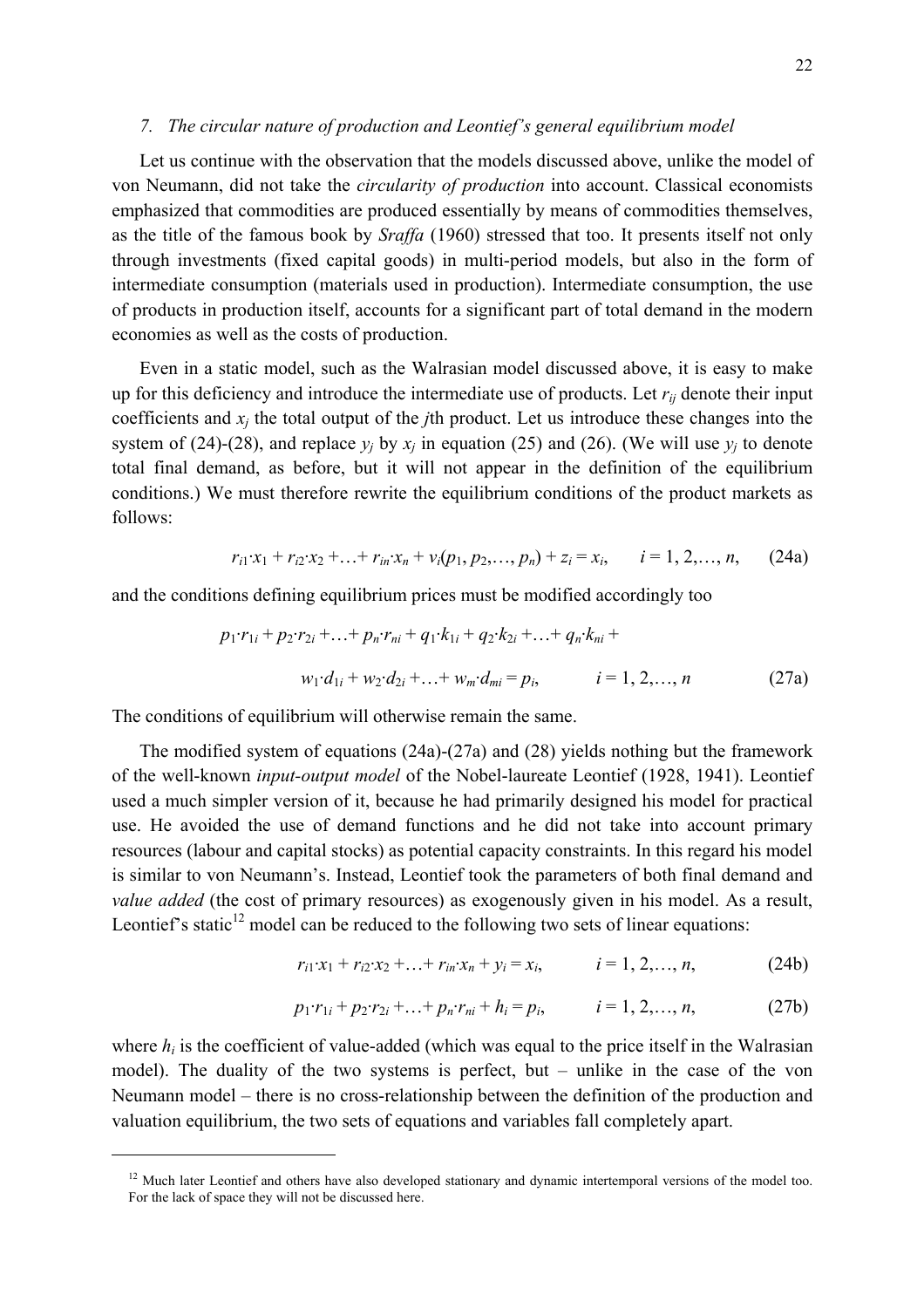Under normal conditions<sup>13</sup> the above two systems of equations can be rearranged and solved for variables  $x_i$  and  $p_i$ . This can be achieved by means of the total (direct and indirect) input coefficients, the elements of  $S = (s_{ij}) = (I - R)^{-1}$ , the so-called Leontief-inverse. As a result we get

$$
x_i = s_{i1} \cdot y_1 + s_{i2} \cdot y_2 + \ldots + s_{in} \cdot y_n, \qquad i = 1, 2, \ldots, n,
$$
 (32)

$$
p_i = h_1 \cdot s_{1i} + h_2 \cdot s_{2i} + \ldots + h_n \cdot s_{ni}, \qquad i = 1, 2, \ldots, n. \tag{33}
$$

Let us return to the beginning of this section, where we have noted that Cassel completely and partly Walras too disregarded the circularity of production. The products in their models appeared as final goods, which could be produced from primary resources alone. As a result, the prices of the products became directly determined by the cost of primary factors. We should however be fair to them. One can assume that they have omitted the intermediate use of products for the very simple reason discussed above. Namely, because they might have realized that in the absence of joint products and technological choice the equilibrium conditions could be reduced and defined in terms of final use and value added.

It is however only one thing that products may serve as intermediate (flow) inputs in production, and thus contribute to its cost (material cost plus amortization). It is equally important that some stocks of produced goods are tied up in production for shorter or longer periods of time as real capital. The producers have to advance their cost in the form of money capital. The occasional sales of the products and services return the advanced money, increased in value, if it was profitably invested. Their annual average value is what classical economists called circulating and fixed capital, depending on the velocity of their turnover. The classical economists were preoccupied with the phenomenon of the circulation of capital, which has not received enough attention in the neoclassical mainstream.

It is difficult to represent the physical (real) form of capital, because it changes constantly. It takes the form of inventories of materials, semi-finished and finished products, including investment goods, machinery and buildings and other constituent parts of fixed assets. They determine the value of the capital advanced, which should in theory yield the same rate of return in the long-run in every sector of production. On the other hand, in the short run, the stocks of products accumulated in the form of circulating or fixed capital constrain the production capacity in the same way as the primary factors of production. Their returns can thus be viewed as prices (rents) determined by relative scarcity.

These features of capital turnover and their impact on the determination of equilibrium prices can not be dealt with, in their full complexity, in the static or stationary models of general equilibrium. The models of von Neumann, Leontief (especially his dynamic inputoutput model) and Sraffa provide alternative frameworks, in which the above issues can be analyzed, albeit in a rather simplified manner only. These analyses nevertheless reveal that the input-output and capital coefficients set, under normal conditions, a finite upper limit for

<sup>&</sup>lt;sup>13</sup> They are usually referred to as the Simon–Hawkins or productivity conditions. See Zalai (1989 and 1997) for their review and some generalizations.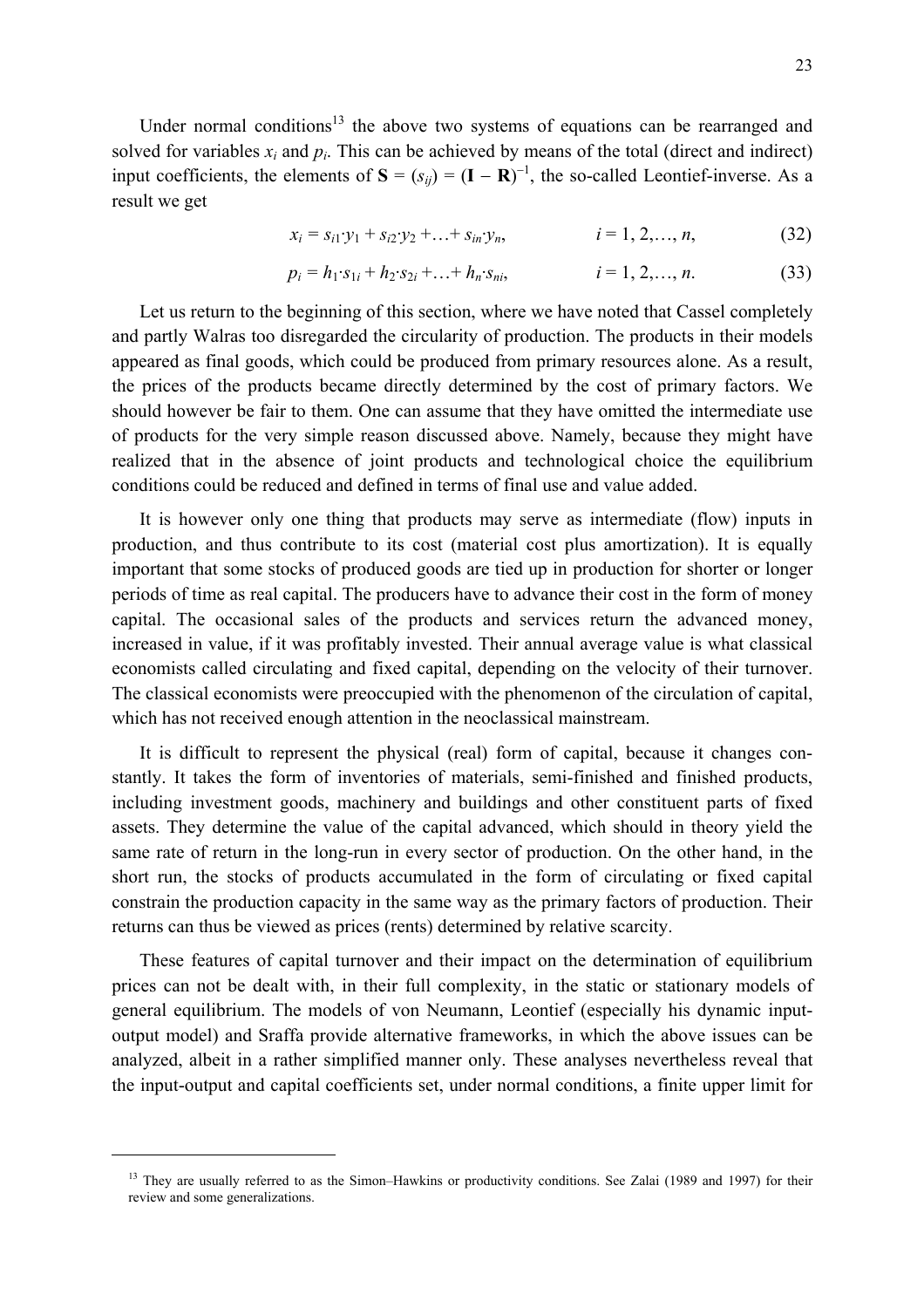the rate of profit, which in turn is a constraint for the general rate of growth. And this is the message of von Neumann's model as well.

#### *8. Comparisons and concluding remarks*

Instead of presenting a full discussion of the differences and similarities among the various models we shall list only some salient features. Almost all of them will point in favour of von Neumann's model and show his invaluable contribution to many future results.

- The full mathematical duality of the production and price decisions in his model anticipated the duality (complementary slackness) theorems of linear programming.
- Von Neumann was the first to use a general linear activity analysis model to describe the technology by allowing for joint production and technological choice. With that he also paved the way for the production set approach.
- He was also the first to recognise and formalise the dual symmetry of the conditions characterising the choice of efficient (optimal) activities and the determination of such a (equilibrium, efficiency or shadow) price system that sustains the technological choice under the conditions of a competitive market.
- He used for the first time a fixed-point theorem in the proof of existence of equilibrium that became part of a standard (almost unavoidable) tool in general equilibrium analysis. (Wald used the traditional methods exploiting the specific feature of his model).
- Neumann was also the first to demonstrate the close relationship that exists between the concept of equilibrium in economic systems and games.
- By taking into account the circularity of production von Neumann reintroduced real capital into general equilibrium analysis. He showed that the stocks of various kinds of capital goods were endogenously determined and could potentially create bottle-necks ('scarce' production factors) that allowed for a deeper analysis of the nature of capital and profit.
- The factors of growth and profit (interest) are endogenously determined in his model by the productivity of the system of reproduction (and not exogenously given as in Cassel's model).
- The above factors are equal in his model only because of the assumption that surplus is fully reinvested. (In Cassel's model they always coincide by assumption.)

These are important differences that distinguish the model of von Neumann from the models of his predecessors and contemporaries. As mentioned earlier, von Neumann did not reveal much of the origins of his paper and his puzzling remark, "it is obvious to what kind of theoretical models the above assumptions correspond", gave rise to an extensive series of speculations and debates (cf. Punzo 1989, Kurz and Salvadori, 1995).

His close relationship with K. Menger and his stay in Germany between 1926 and 1932 make it likely that von Neumann found the economic interpretation of his model in the German language literature, either directly or indirectly (through seminars and discussions). It seems also probable that he was at that time more interested in finding an economic interpretation for his minimax theorem developed originally for game theory, than in economics as such. In the spirit of Hilbert that could increase the value of his metamatematical model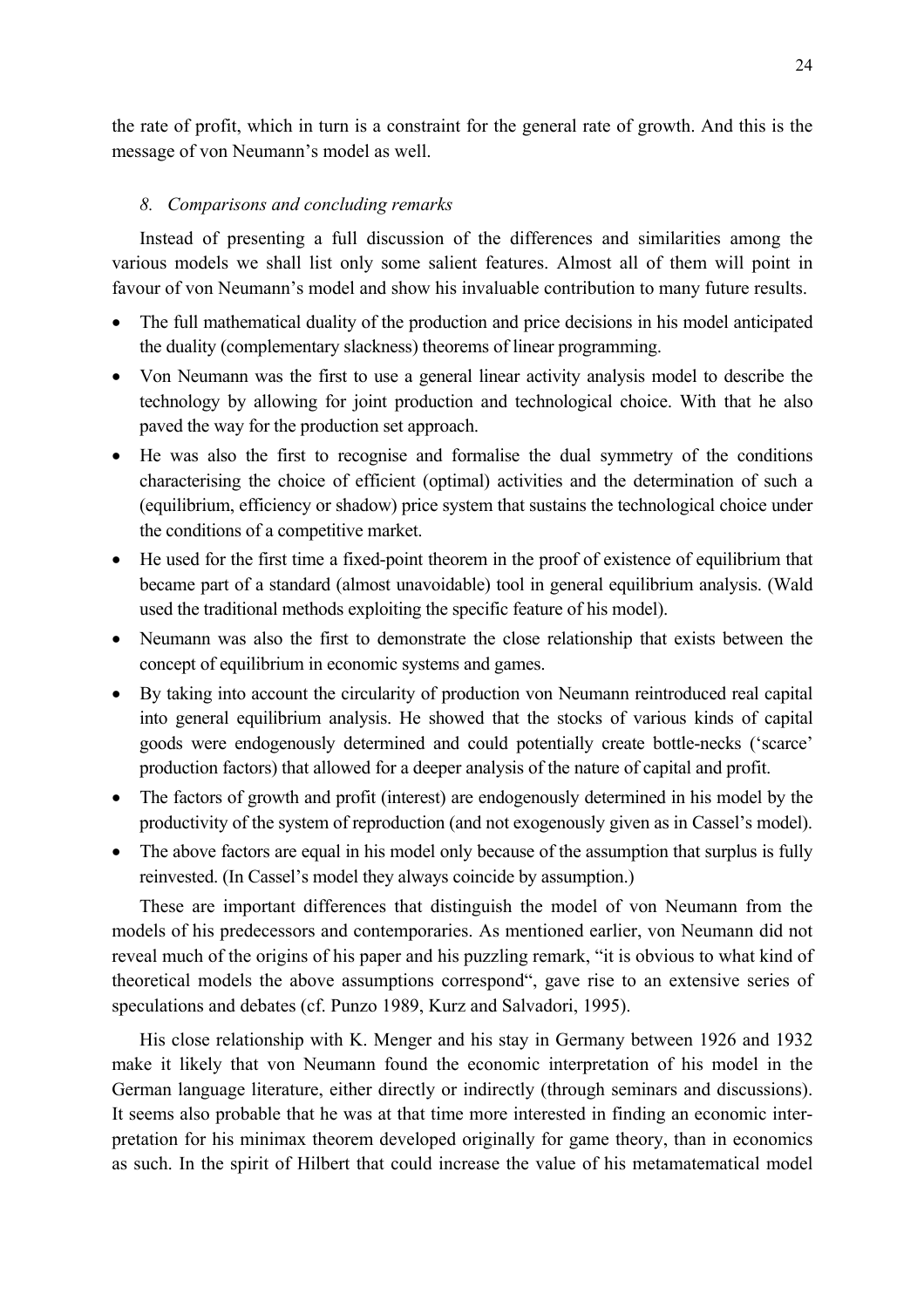(cf. Punzo, 1989). The original German title of his paper seems to confirm his prime interest in methodology.

We do not think that he would have noticed or cared much for the nuances, which distinguish the various schools of economics from each other. He addressed such profound and universal economic issues that could be placed into the theory of almost any economic school. The model could be given interpretations pertaining to different modes of commodity production. It could be a simple (small owners') commodity production system (discussed at length by Smith and Marx), a full-fledged capitalist economy (in the way studied by the classical economists) or a centrally planned, market socialist system (decentralised in the way envisaged by Barone, Lange and their latter followers).

At the heart of von Neumann's model lie the old ideas of just and efficient prices and the requirements of balanced, equilibrated proportions of reproduction. He has portrayed the economy in its many aspects as classical economists did before him (see Kurz and Salvadori, 2003 for more details on this relationship). It consists of independent departments that are not only production units, but cater also for their part of the population. They produce goods mainly for others, making use of their comparative advantages. Goods are produced thus as commodities and are exchanged on the markets. The quest is for such institutions and mechanisms that harmonise the interests of the independent units, enforce efficient decisions as well as sustain a high level of growth on the longer run.

Von Neumann's model is in our view a brilliant abstract mathematical metaphor of this almost ancient idea. The conditions of equilibrium establish not only the short-term (period by period) harmony of supply and demand, but they secure the conditions of a long-term proportional growth as well. The 'exchange values' are just in the sense that they cover the costs of replacement of the destroyed means of production, the living cost of those engaged in production, and in addition, the cost of investments that allow each unit to grow at the same rate. The accumulation in fact makes it possible for an expanding population to enjoy the same living standard in every period. For what other purpose would the accumulation serve if the per capita consumption remains constant over time?

Coming back to the comparison of the models surveyed, we would like to call attention again to the significant difference in *ex post* and *ex ante* approach (cf. Punzo, 1991). By the age of von Neumann and Wald the axiomatic and mathematical approach started to gain wider acceptance also in economics. They have been brought up in the latter philosophy, whereas his forerunners had still used the approach of classical physics. For them, unlike for Walras or Cassel, the existence of equilibrium in a model was no longer an empirical matter, but a feature of the model that had to be proven.

Due to the spread of the axiomatic and mathematical approach, the mathematically inclined and trained economists, whose number was steadily growing, had radically changed their perception of the subject matter and methodology of economics. In its early years the main objective set for quantitative economics was to develop the methodology and practice of empirical research (cf. Weintraub, 1983, 1985). There was in fact an explicit aversion against abstract mathematical economic theories ('Bourbakism came to mathematical econo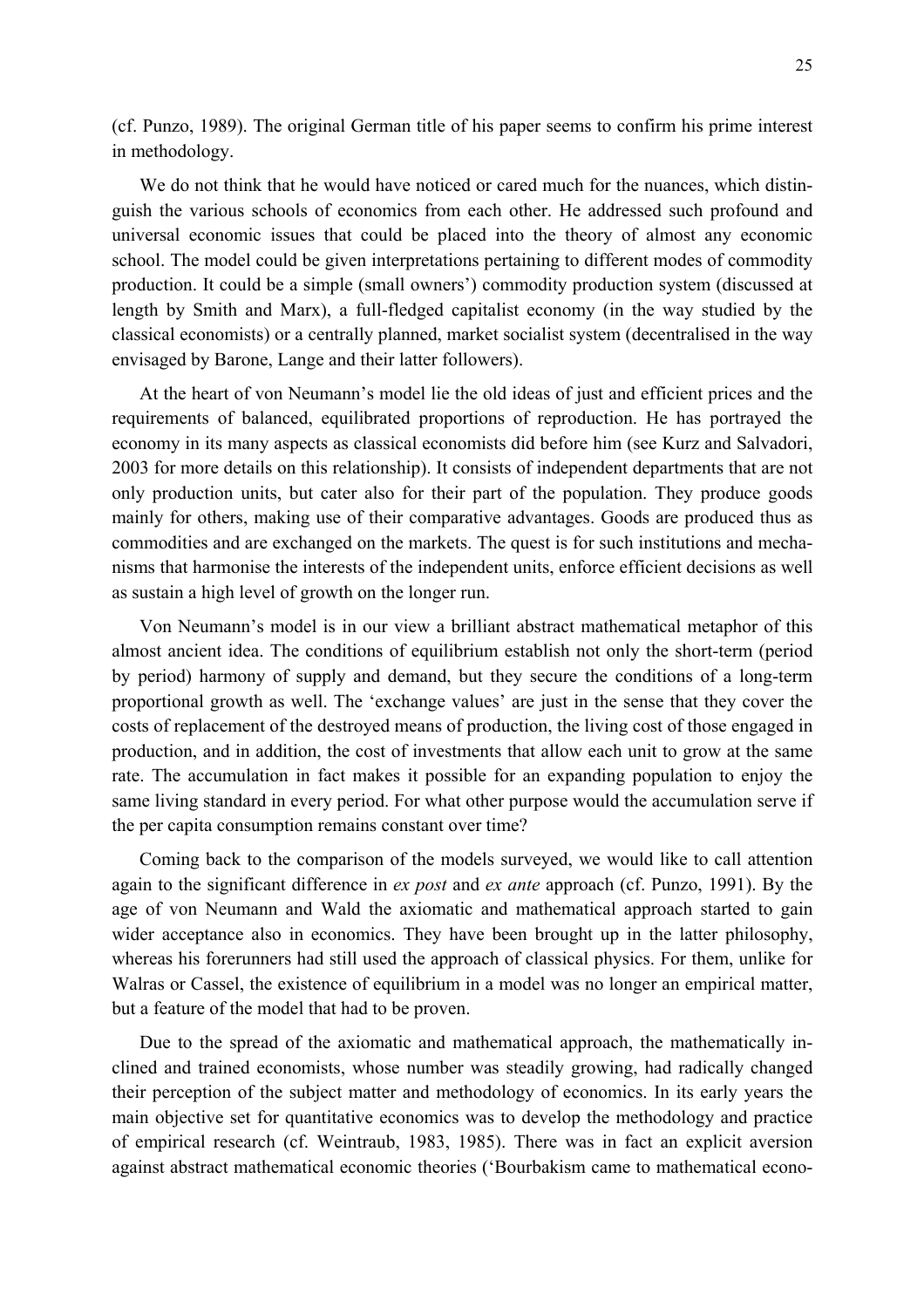mics', cf. Weintraub and Mirowski, 1994). Circumstances have however led quantitative economic research somewhat astray, first in the USA and later world-wide too.

The focus of research had drastically shifted from the applied to the pure. The logical consistency and mathematical elegance of the model became more important than its empirical relevance. The prolonged expansion upon the (otherwise outstanding) works of Arrow and Debreu (1954), McKenzie (1954) and others, the pioneers of modern general equilibrium theory, clearly exemplifies that development.<sup>14</sup>

Because of the serious limits that impede empirical experiments and tests, the profession became seriously divided on the issue of the usefulness of the axiomatic methodology and mathematical language in economics. It is perhaps not by accident that neither von Neumann nor Wald continued their research on the abstract models of general equilibrium, despite the fact that they both immigrated to the US before the Second World War and became closely associated with the circles of quantitative economics there. Had von Neumann perceived that research on general equilibrium had 'travelled far from its empirical source' and started to show "the signs of becoming baroque", and hence the danger of "degeneration signalled up"? – quoting von Neumann, 1947. We just do not know. Science in general and economics has certainly gained by his choice.

 $14$  The perception of general equilibrium models has somewhat changed with the spread of computable (CGE) models in the 1970s and 1980s. In the early 1950s the necessary statistical databases, the mathematical algorithms and computational techniques were not yet available for their empirical applications.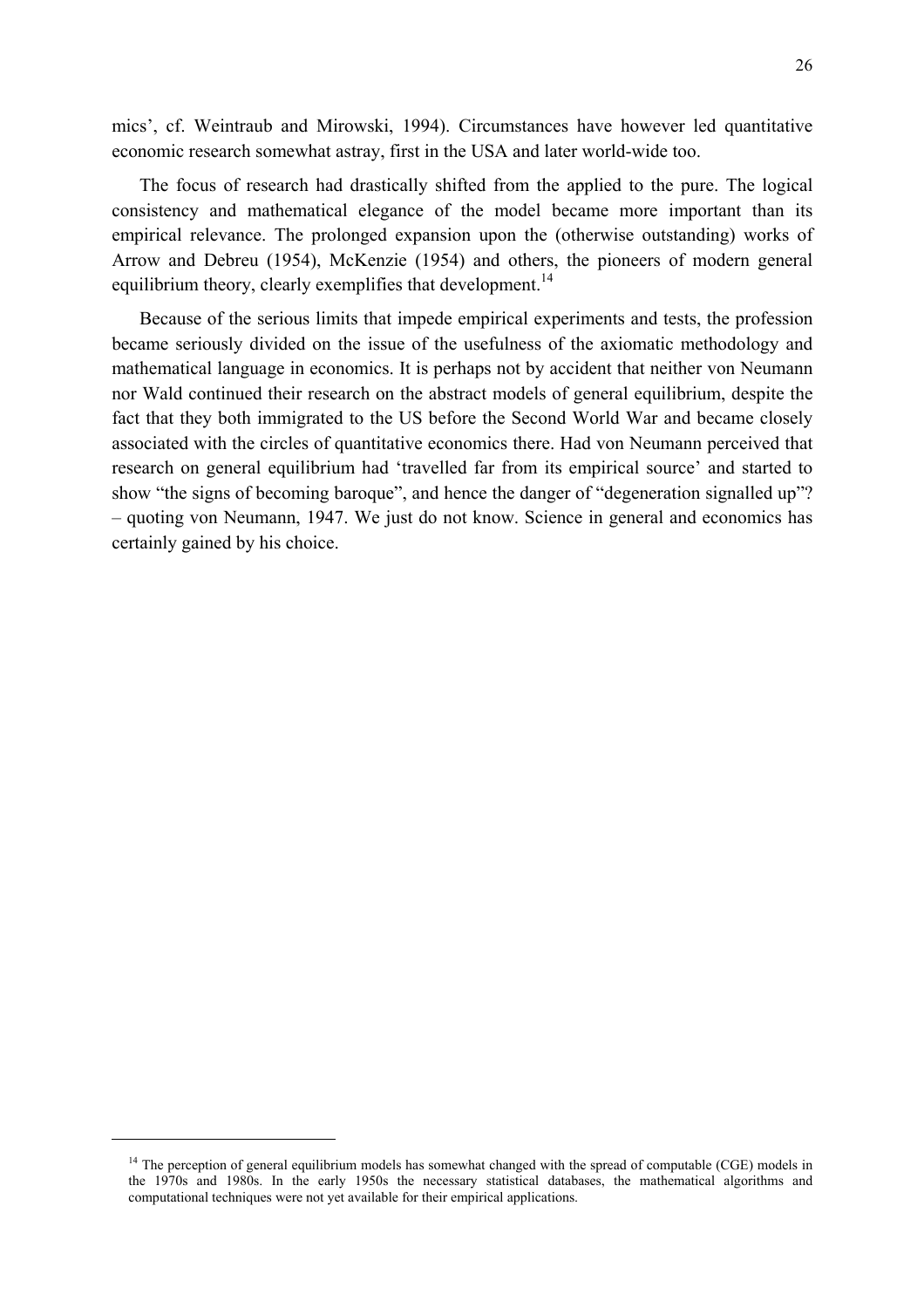#### **References**

• Arrow, K. (1974): General Economic Equilibrium: Purpose, Analytical Techniques, Collective Choice. *The American Review*, No. 3.

- Arrow, K. and Debreu, G. (1954): Existence of an Equilibrium for a Competitive Economy. *Econometrica*, 22, 265-290.
- Bauer, L. (1974): Consumption in von Neumann models. In:  $\equiv o \nabla$  and  $\equiv o \nabla$  (eds) (1974), 13-26.
- Bródy, A. (1989): Economics and Thermodynamics. In: *Dore, Chakravarty, Goodwin* (1989), 141-148.
- Bródy, A., Martinás K., Sajó, K. (1985): An Essay in Macroeconomics. *Acta Oeconomica*, No. 4.
- Bromek (1974a): Equilibrium levels in decomposable von Neumann models. In: ≡o∇ and  $\equiv$ o $∇$  (eds) (1974), 47-58.
- Bromek (1974b): Consumption-Investment Frontier in von Neumann models. In: ≡o∇ and  $\equiv oV$  (eds) (1974), 35-46.
- Bruno M. (1969): Fundamental Duality Relations in the Pure Theory of Capital and Growth. *Review of Economic Studies*, 36, 39-53.
- Burmeister, E. and Kuga, K. (1970): The Factor-Price Frontier, Duality and Joint Production. *Review of Economic Studies*, 37, 11-19.
- Cassel, G. (1918): *Theoretische Sozialökonomie*. Leipzig: Deichert (*The Theory of Social Economy*. New York: Harcourt Brace, 1932).
- Champernowne, D.G. (1945): A note on J. von Neumann's article. *Review of Economic Studies*, 13, 10-18.
- Cournot, A.A. (1838): Recherches sur les principes mathématiques de la théorie des richesses. (Researches Into the Mathematical Principles of the Theory of Wealth. New York: Macmillan, 1929).
- Debreu, G. (1991): The Mathematization of Economic Theory. *American Economic Review*
- Dewatripont, M. and G. Michel (1987): On closure rules, homogeneity and dynamics in Applied General Equilibrium Models. *Journal of Development Economics*, 26.
- Dore, M., Chakravarty, S., Goodwin, R. (eds) (1989): *John von Neumann and Modern Economics*. Oxford: Clarendon Press.
- Dorfman, R., Samuelson, P.A., Solow, R.M. (DOSSO) (1958): *Linear Programming and Economic Analysis*. New York-Toronto-London: McGraw-Hill.
- Ekelund, R.B. and Hébert, R.F. (1997): *A History of Economic Theory and Methods*. 4th ed., Toronto-London: McGraw Hill.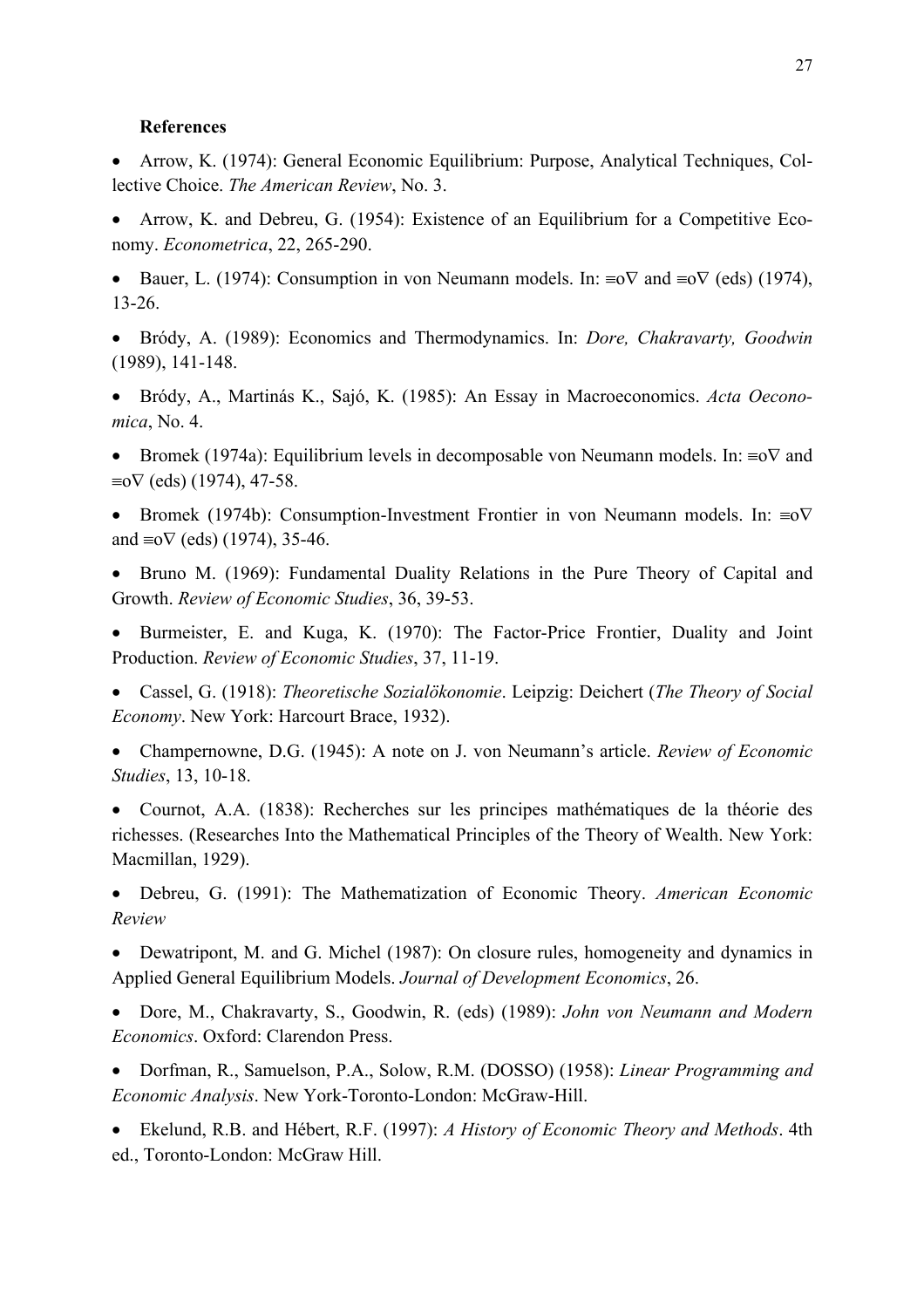• Georgescu-Roegen, N. (1971): *The Entropy Law and the Economic Process*. Cambridge (Mass.): Oxford University Press.

• Hicks, J.R. (1939): *Value and Capital*. Oxford University Press.

• Kakutani, S. (1941): A Generalization of Brouwer's Fixed Point Theorem. *Duke Mathematical Journal,* No. 8, 457-459.

• Kemeny, J.G., Morgenstern, O., Thompson, G.L. (1956): A Generalization of von Neumann's Model of an Expanding Economy. *Econometrica*, 24, 115-135.

• Koopmans, T. C. (1964): Economic growth at a Maximal Rate. *Quarterly Journal of Economics*, Vol. 78, 355-394.

- Koopmans, T. C. (1974): Contribution to General Discussion on Past and Future of the von Neumann Model. In:  $\equiv o\nabla$  and  $\equiv o\nabla$  (1974), 3-4.
- Kurz, H.D. and Salvadori, N. (1995): *Theory of Production*. *A Long-Period Analysis*. New York: Cambridge University Press.

• Kurz, H.D., Salvadori, N. (2001): Sraffa and von Neumann. *Review of Political Economy*, Vol. 13, 161-80.

• Kurz, H.D., Salvadori, N. (2003): Von Neumann, the Classical Economists and Arrow-Debreu: Some Notes. (manuscript)

• Leontief, W.W. (1928): *Die Wirtschaft als Kreislauf*. Archiv für Sozialwissenschaft und Sozialpolitik*,* 60, 577-623.

• Leontief, W.W. (1941): *The Structure of the American Economy, 1919-1938*. Cambridge, Mass.: Harvard University Press.

• ≡o∇, J. and ≡o∇, M.W. (eds) (1974): *Mathematical Models in Economics*. Amsterdam and New York: North-Holland.

• Lutz, F.A. and Hague, D.C. (eds) (1961): *The Theory of Capital*. London: Macmillan.

• McKenzie, L. (1954): On Equilibrium in Graham's Model of World Trade and Other Competitive Systems. *Econometrica*, 22, 147-161.

• Martinás, K. (2000): About Irreversibility in Economics. *Open Systems and Information Dynamics*, 7, 1-15.

• Menger, C. (1871): *Grundsätze der Volkswirthschaftslehre*. (*Principles of Economics*. 1981, New York-London: New York University Press).

• Mirowski, P. (1988): *Against Mechanism: Why Economics Needs) Protection From Science*. Totawa (N.J.): Rowman & Littlefield.

• Móczár, J. (1995): Reducible von Neumann Models and Uniqueness. *Metroeconomica*, 46, 1-15.

- Morishima, M. (1964): *Equilibrium, Stability and Growth*. Oxford: Clarendon Press.
- Morishima, M. (1969): *Theory of Economic Growth*. Oxford: Clarendon Press.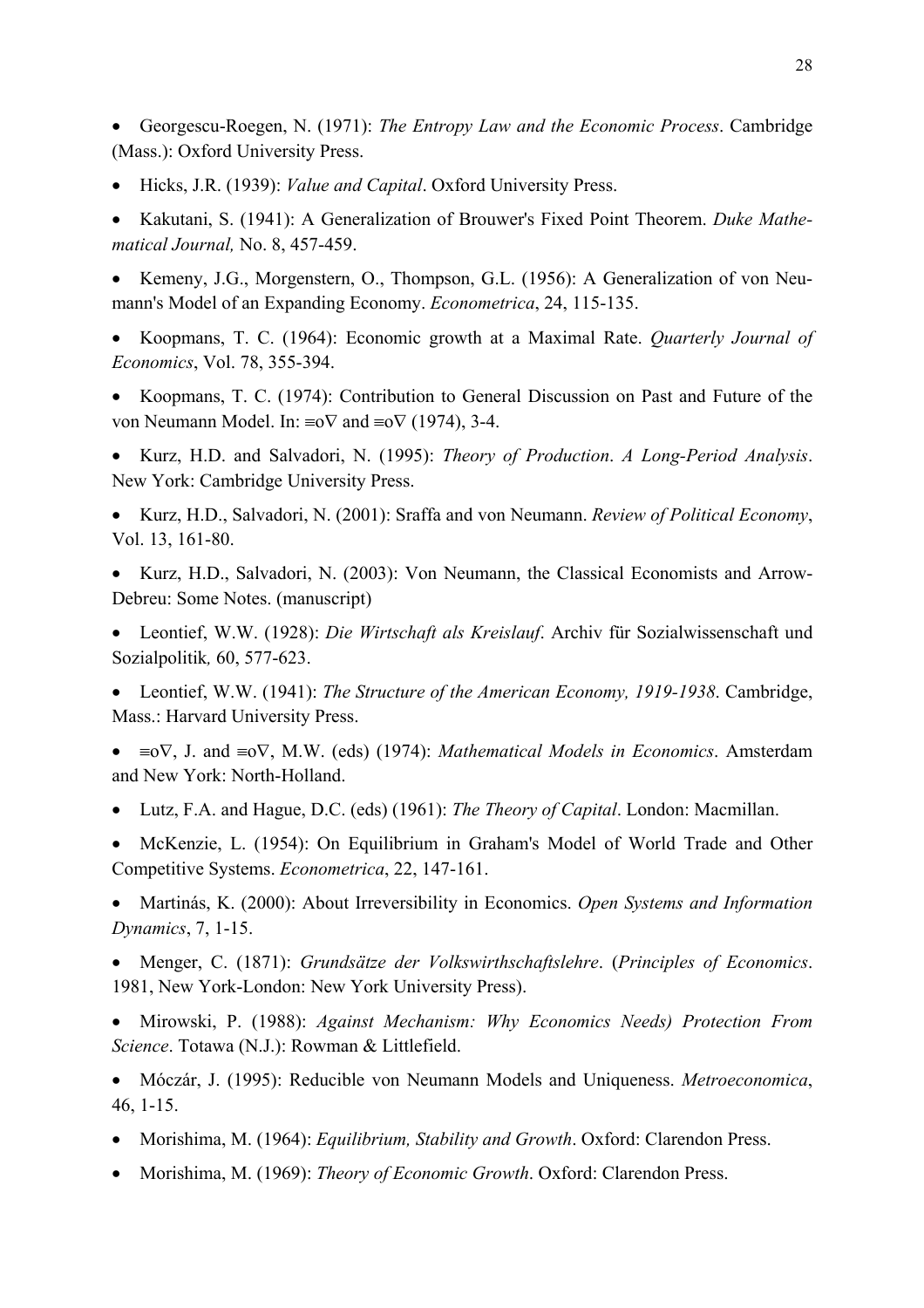• Morishima, M. (1971): Consumption-Investment Frontier, Wage-Profit Frontier and the von Neumann Growth Equilibrium. In: Bruckmann and Weber (eds): *Contributions to the von Neumann Growth Model*. Supplement to *Zeitschrift für Nationalökonomie*, New York and Vienna: Springer, 31-38.

• Neumann, J. von (1928): Zur Theorie der Gesellschaftsspiele. *Mathematische Annellen*, Vol. 100, 295-320.

• Neumann, J. von (1937): Über ein ökonomisches Gleichungssystem und eine Verallgemeinerung des Brouwerschen Fixpunktsatzes. *Ergebnisse eines mathematischen Kolloquiums,* No. 8, 73-83.

• Neumann, J. von (1945): A Model of General Economic Equilibrium. *Review of Economic Studies*. 13, 1-9.

• Neumann, J. von (1947): The Mathematician. In: Heywood, R.B. (ed): *The Works of Mind*. Chicago: University of Chicago Press, 180-196.

• Neumann, J. von (1955): The Impact of Recent Development in Science on the Economy and Economics. (speech delivered) published in: *Looking Ahead*, 1956, No. 4, also in Bródy, A., Vámos, T. (eds): *The Neumann Compendium*, London: World Scientific, 1995.

• Neumann, J. von and Morgenstern, O. (1944): *Theory of Games and Economic Behavior*. Princeton University Press, Princeton.

• Pigou, A.C. (1925): *Memorials of Alfred Marshall*. London: Macmillan.

• Punzo, L.F. (1989): Von Neumann and Karl Menger's Mathematical Colloquium. In: *Dore, Chakravarty, Goodwin* (1989), 29-65.

• Punzo, L.F. (1991): The School of Mathematical Formalism and the Viennese Circle of Mathematical Economists. *Journal of the History of Economic Thought*, 13, 1-18.

• Samuelson, P.A. (1947): *Foundations of Economic Analysis*. Cambridge, Mass.: Harvard University Press.

• Samuelson, P.A. (1989): A Revisionist View of von Neumann's Growth Model. In: *Dore, Chakravarty, Goodwin* (1989), 100-122.

• Schlesinger, K. (1935): Über die Produktionsgleichungen der ökonomischen Wertlehre. *Ergebnisse eines mathematischen Kolloquiums*, No. 6, 10-1l.

• Sraffa, P. (1960): *Production of Commodities by Means of Commodities*. *Prelude to a Critique of Economic Theory*. Cambridge: Cambridge University Press.

• Taylor, L. *et al*. (1979): *Models of Growth and Distribution for Brazil*. Oxford: Oxford University Press.

• Wald, A. (1935): Über die eindeutige positive Lösbarkeit der neuen Produktionsgleichungen. *Ergebnisse eines mathematischen Kolloquiums*, No. 6, 12-18.

• Walras, L. (1874, 1877): *Elements d'Economie Politique Pure*. (*Elements of Pure Economics*. London: Allen & Unwin, 1954).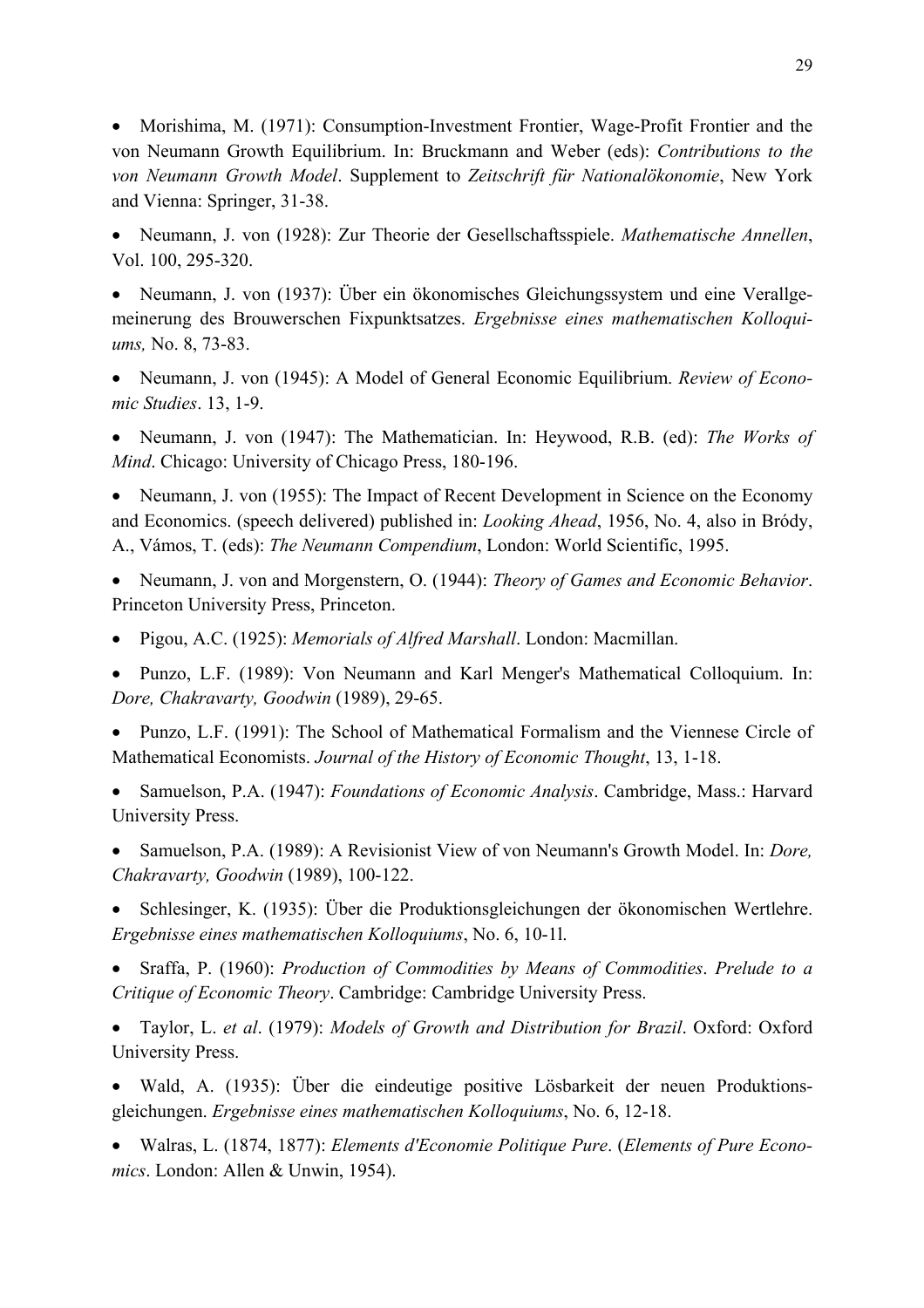• Weintraub, E.R. (1983): On the Existence of a Competitive Equilibrium: 1930-1954. *Journal of Economic Literature*, 21, 1-39.

• Weintraub, E.R. (1985): *General Equilibrium Analysis: Studies in Appraisal*. Cambridge University Press.

• Weintraub, E.R. and Mirowski, P. (1994): The Pure and the Applied: Bourbakism Comes to Mathematical Economics. *Science in Context*, No. 2., 245-272.

• Wieser, F.F. von (1893): *Der Natürliche Wert*. (angolul: *Natural Value*. London: Macmillen, 1989.)

• Zalai, E. (1989): Eigenvalues and Labor Values. *Economic Systems Research*, Vol. 1, No. 3, 403-409.

• Zalai, E. (1997): Production Prices and Proportions Revisited. In: Simonovits and Stenge, (eds): *Prices, Growth and Cycles: Essays in Honour of András Bródy*, Macmillen Press and St.Martin's Press, 280-301.

• Zalai, E. (2002): Consumption, luxury products and zero wage-rate in stationary equilibrium models of the von Neumann and Leontief type. (manuscript, in Hungarian)

• Zeuthen, F. (1933): Das Prinzip der Knappheit, technische Kombination und ökonomische Qualität. *Zeitschrift für Nationalökonomie*, No. 4, 1-24.